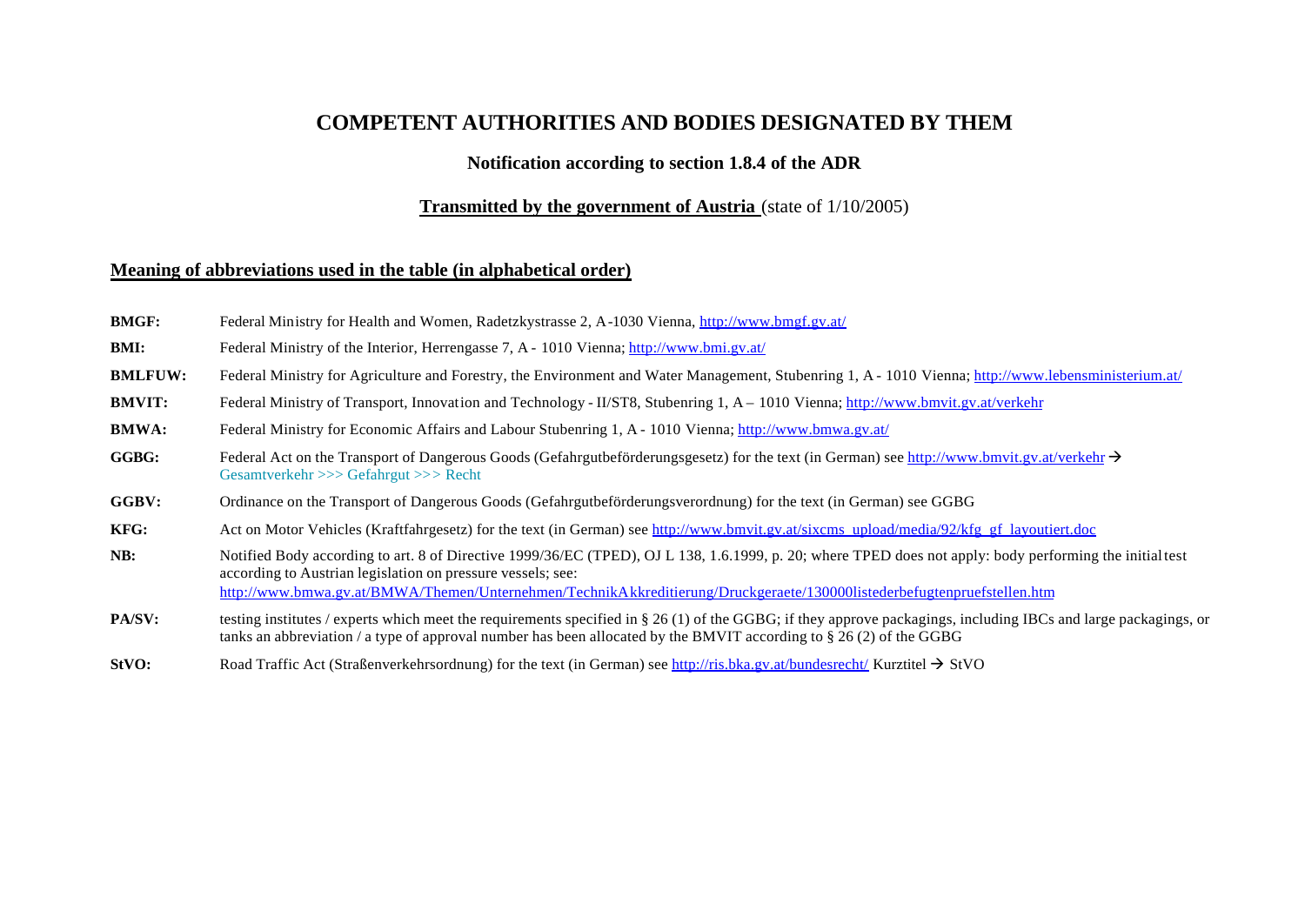| <b>ADR PROVISION</b> | <b>REFERRING TO</b>                                                        | <b>AUTHORITY / BODY</b>                                                                                           | <b>REMARK</b>                                   |
|----------------------|----------------------------------------------------------------------------|-------------------------------------------------------------------------------------------------------------------|-------------------------------------------------|
| 1.2.1                | carriage: checks during intermediate storage                               | local administrative authority / governor of the<br>federal province where the check takes place                  | see: www.help.gv.at                             |
| 1.2.1                | compliance assurance - class 7                                             | <b>BMVIT</b>                                                                                                      | contact: friedrich.kirchnawy@bmvit.gv.at        |
| 1.2.1                | IBC: repair of flexible IBCs: approval                                     | PA / SV                                                                                                           |                                                 |
| 1.2.1                | inspection body                                                            | NB                                                                                                                |                                                 |
| 1.4.2.2.4            | actions in case of infringements observed during a<br>journey              | local administrative authority / governor of the<br>federal province where the infringement has been<br>committed | see: www.help.gv.at                             |
| 1.5.1                | multilateral agreements on temporary derogations:<br>conclusion            | <b>BMVIT</b>                                                                                                      | contact: sabine.mach@bmvit.gv.at                |
| 1.6.6.2              | class 7: transitional measures: multilateral<br>approval of package design | <b>BMVIT</b>                                                                                                      | contact: friedrich.kirchnawy@bmvit.gv.at        |
| 1.7.2.2              | class 7: radiation protection programme:<br>inspection                     | <b>BMLFUW</b>                                                                                                     | contact: ernst.streeruwitz@lebensministerium.at |
| 1.7.3                | class 7: quality assurance programme: inspection                           |                                                                                                                   |                                                 |
| 1.7.4                | class 7: special arrangement transport operations:<br>approval             | BMVIT where appropriate in cooperation with<br><b>BMI</b>                                                         | contact: friedrich.kirchnawy@bmvit.gv.at        |
| 1.7.6                | Class 7: communication of non-compliance                                   | <b>BMLFUW</b>                                                                                                     | contact: ernst.streeruwitz@lebensministerium.at |
| 1.8.1                | administrative controls of dangerous goods                                 |                                                                                                                   |                                                 |
| 1.8.2                | infringements: mutual administrative support                               | <b>BMI</b>                                                                                                        | contact: bmi-II-2-d@bmi.gv.at                   |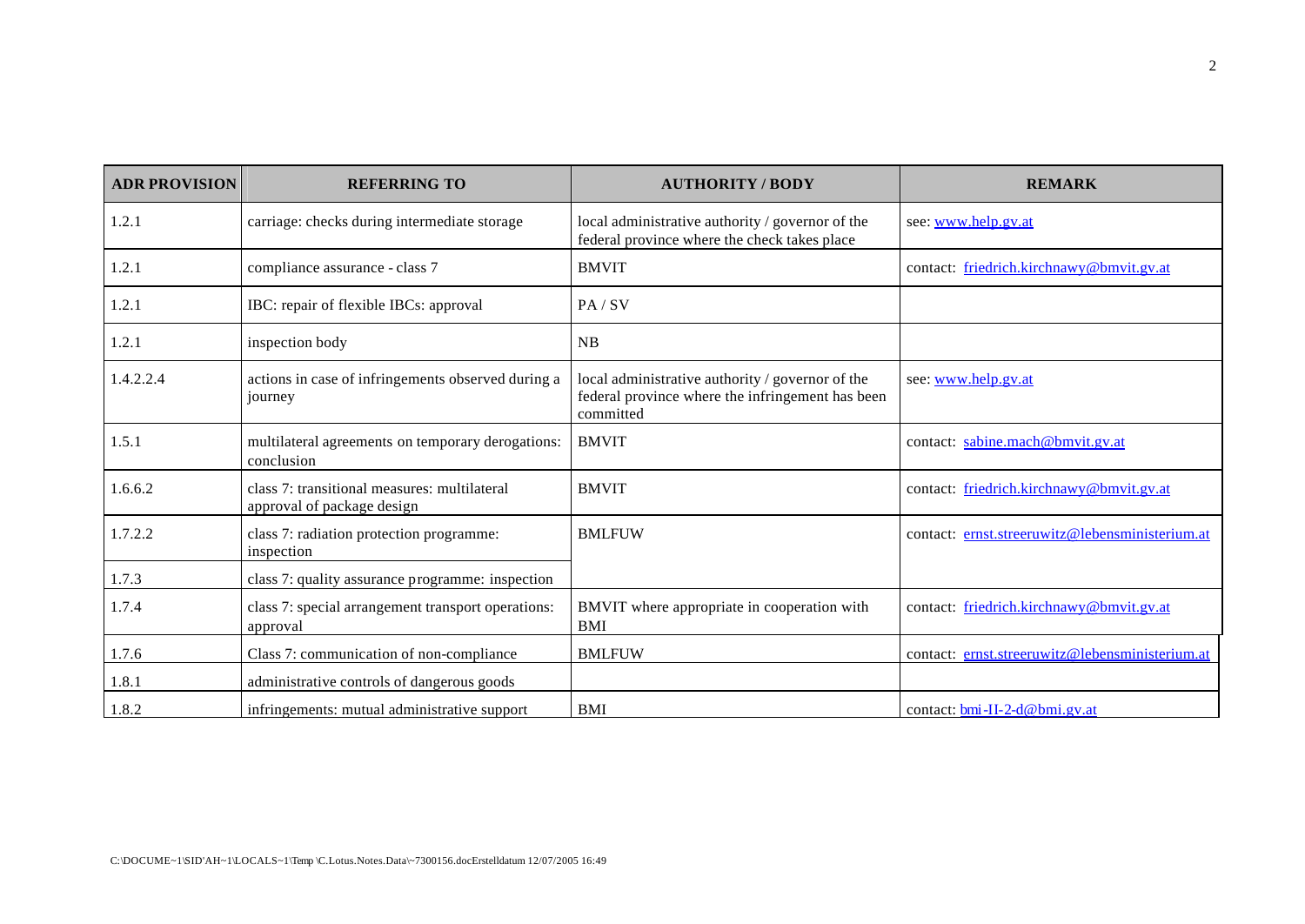| <b>ADR PROVISION</b> | <b>REFERRING TO</b>                                                                          | <b>AUTHORITY / BODY</b>                                                                                                                     | <b>REMARK</b>                                                                                                           |
|----------------------|----------------------------------------------------------------------------------------------|---------------------------------------------------------------------------------------------------------------------------------------------|-------------------------------------------------------------------------------------------------------------------------|
| 1.8.3.2              | exemptions to the obligation to appoint a<br>dangerous goods safety adviser (DGSA)           | regulated by law (GGBG)                                                                                                                     | contact: johann.mayerhofer@bmvit.gv.at                                                                                  |
| 1.8.3.3              | receipt of annual reports by DGSA                                                            | any national authority entitled to request such<br>reports                                                                                  |                                                                                                                         |
| 1.8.3.5              | receipt of appointments (identities) of DGSA                                                 | <b>BMVIT</b>                                                                                                                                | contact: kerstin.kappel@bmvit.gv.at                                                                                     |
| 1.8.3.6              | receipt of accident reports by DGSA                                                          | any national authority entitled to request such<br>reports                                                                                  |                                                                                                                         |
| 1.8.3.7              | issue of vocational training certificates for DGSA                                           | training provider approved by the governor of the<br>federal province where the training takes place                                        | for list of approved training providers<br>contact: kerstin.kappel@bmvit.gv.at or<br>johann.mayerhofer@bmvit.gv.at      |
| 1.8.3.8              | approval of DGSA examination                                                                 | <b>BMVIT</b>                                                                                                                                | contact: johann.mayerhofer@bmvit.gv.at                                                                                  |
| 1.8.3.10             | organization of DGSA examination                                                             | Training provider together with an independent<br>"examination expert" who is (for each examination<br>individually) delegated by the BMVIT | for the list of examination experts<br>contact: kerstin.kappel@bmvit.gv.at or<br>johann.mayerhofer@bmvit.gv.at          |
| 1.8.3.14             | listing of questions included in the DGSA<br>examination                                     | <b>BMVIT</b>                                                                                                                                | no list of "used" questions published; for general<br>scheme of the questions contact:<br>johann.mayerhofer@bmvit.gv.at |
| 1.8.3.15             | DGSA training certificate: recognition                                                       | all authorities concerned                                                                                                                   | legal provision GGBG $§$ 11 (6)                                                                                         |
| 1.8.3.16             | training DGSA: refresher course: approval of<br>examination                                  | governor of the federal province where course and<br>examination take place                                                                 | see: www.help.gv.at                                                                                                     |
| 1.8.5                | receipt of notifications on occurrences                                                      | <b>BMVIT</b>                                                                                                                                | contact: sabine.mach@bmvit.gv.at                                                                                        |
| 1.9.4                | notification of additional provisions                                                        | <b>BMVIT</b>                                                                                                                                | for provisions notified by Austria see:<br>http://www.unece.org/trans/danger/publi/adr/1.9/<br>austria.pdf              |
| 1.10.1.16            | Security: Maintaining up-to-date-registers of all<br>valid training certificates for drivers | governor of the federal province where the initial /<br>recent refresher training took place                                                | see: www.help.gv.at                                                                                                     |
| 1.10.3.2.2           | Security: cooperate to exchange threat information   BMI                                     |                                                                                                                                             | infopoint@bmi.gv.at                                                                                                     |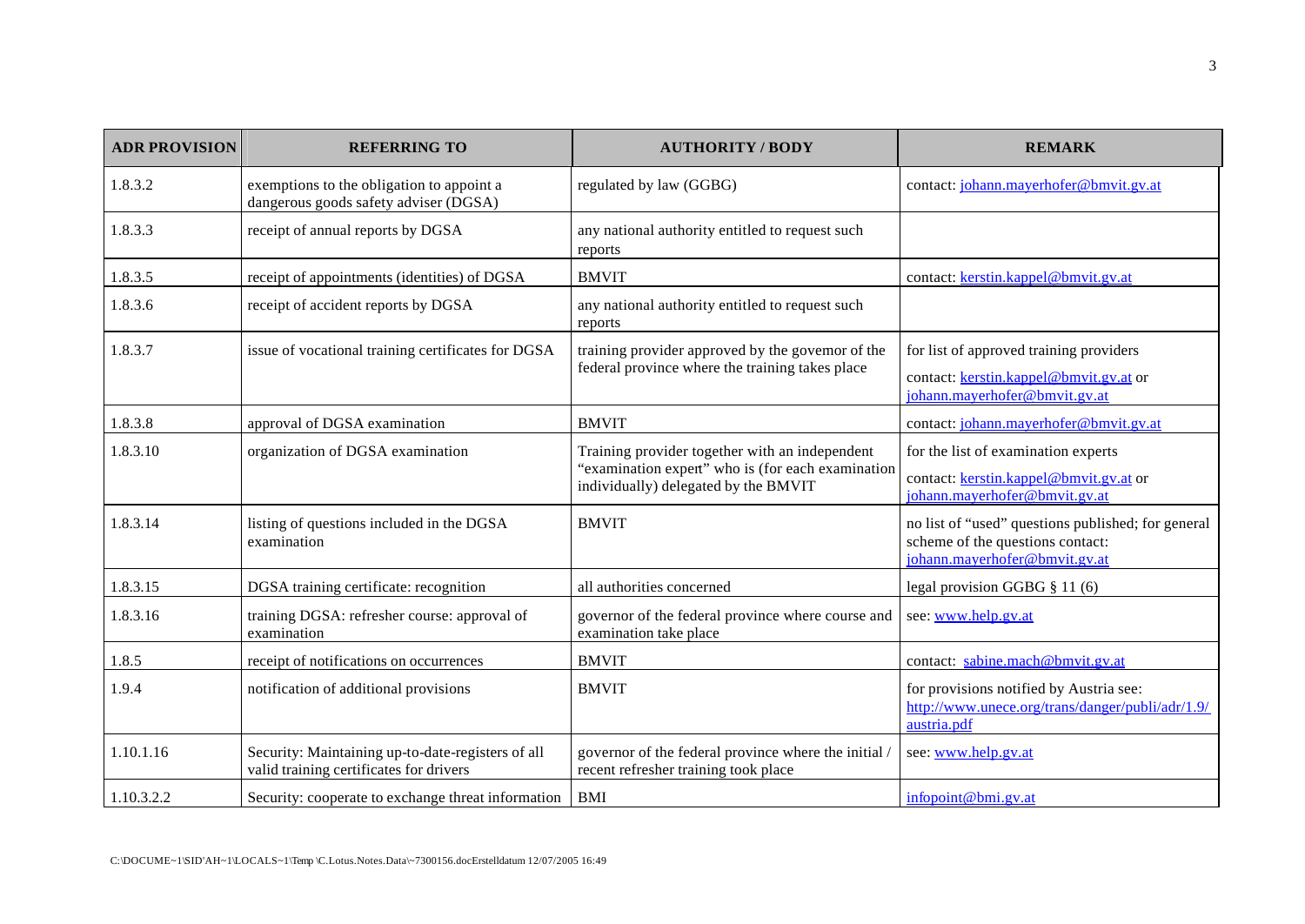| <b>ADR PROVISION</b> | <b>REFERRING TO</b>                                                                                                                                                                      | <b>AUTHORITY / BODY</b>                                   | <b>REMARK</b>                                                        |
|----------------------|------------------------------------------------------------------------------------------------------------------------------------------------------------------------------------------|-----------------------------------------------------------|----------------------------------------------------------------------|
| 2.2.1.1.3            | class 1 assignments:<br>n. o. s. entries<br>UN 0190 SAMPLES, EXPLOSIVE<br>substances requiring specific authorization of<br>carriage                                                     | BMVIT where appropriate in cooperation with<br><b>BMI</b> | legal provision GGBG § 8<br>contact: friedrich.kirchnawy@bmvit.gv.at |
| 2.2.2.1.5            | class 2: tests for the flammability of gases by<br>methods comparable to those adopted by ISO                                                                                            | <b>BMLFUW</b>                                             | contact: thomas.jakl@lebensministerium.at                            |
| 2.2.41.1.13          | class 4.1: assignment of self-reactive substances<br>not listed                                                                                                                          | <b>BMVIT</b>                                              | contact: friedrich.kirchnawy@bmvit.gv.at                             |
| 2.2.52.1.8           | class 5.2: assignment of organic peroxides not<br>listed                                                                                                                                 | <b>BMVIT</b>                                              | contact: friedrich.kirchnawy@bmvit.gv.at                             |
| 2.2.52.1.13          | class 5.2: use of water for desensitization for<br>organic peroxides falling under 2.2.52.1.8                                                                                            | <b>BMVIT</b>                                              | contact: friedrich.kirchnawy@bmvit.gv.at                             |
| 2.2.62.1.3           | class $6.2$ – biological products: requirements for<br>manufacturing and distribution                                                                                                    | <b>BMGF</b>                                               | contact: michel.haas@bmgf.gv.at or<br>johann.kurz@bmgf.gv.at         |
| 2.2.62.1.7           | class $6.2$ :<br>genetically modified organisms and<br>animals which contain or are contaminated<br>with genetically modified micro-organisms<br>and organisms<br>conditions of carriage | BMVIT in cooperation with BMGF                            | see: www.gentechnik.gv.at                                            |
| 2.2.62.1.8           | class 6.2: carriage of infected live animals:<br>approval of terms and conditions                                                                                                        | <b>BMGF</b>                                               | contact: johann.damoser@bmgf.gv.at                                   |
| 2.2.62.1.9           | class 6.2 - biological products: national provisions<br>for manufacturing and packaging                                                                                                  | <b>BMGF</b>                                               | contact: michel.haas@bmgf.gv.at or<br>johann.kurz@bmgf.gv.at         |
| 2.2.62.2             | class 6.2: carriage of infectious agents by use of<br>live animals                                                                                                                       | See 2.2.62.1.8                                            |                                                                      |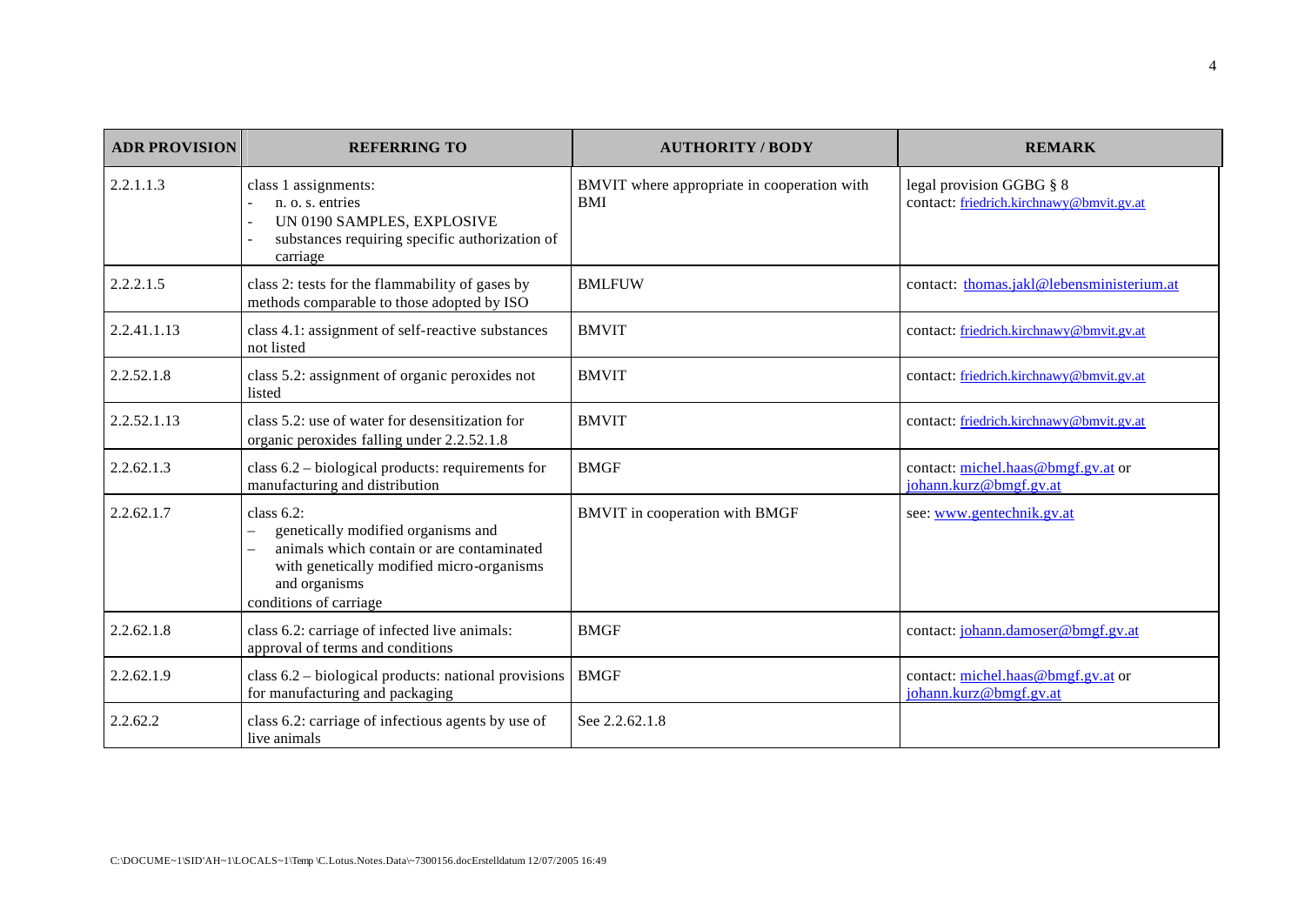| <b>ADR PROVISION</b>       | <b>REFERRING TO</b>                                                                                              | <b>AUTHORITY / BODY</b>                  | <b>REMARK</b>                                                        |
|----------------------------|------------------------------------------------------------------------------------------------------------------|------------------------------------------|----------------------------------------------------------------------|
| 2.2.7.2                    | class 7: confinement system                                                                                      | BMVIT in cooperation with BMLFUW         | contact: friedrich.kirchnawy@bmvit.gv.at                             |
| 2.2.7.2                    | class 7: approval of shipment                                                                                    | BMVIT in cooperation with BMI and BMLFUW | legal provision GGBG § 8<br>contact: friedrich.kirchnawy@bmvit.gv.at |
| 2.2.7.2                    | class 7: approval of design                                                                                      | PA/SV (class 7)                          |                                                                      |
| 2.2.7.4.2 and<br>2.2.7.4.8 | class 7: special form radioactive material:<br>threshold for leakage rate in tests according to ISO<br>9978:1972 | $PA / SV$ (class 7)                      |                                                                      |
| 2.2.7.7.2.2                | class 7: activity values: determination for<br>radionuclides not listed in Table 2.2.7.7.2.1                     | <b>BMLFUW</b>                            | contact: ernst.streeruwitz@lebensministerium.at                      |
| 2.2.9.1.11                 | class 9: genetically modified micro-organisms and<br>organisms: authorizations for use                           | <b>BMGF</b>                              | see also: www.gentechnik.gv.at                                       |
| 2.2.9.1.12                 | class 9: genetically modified organisms: conditions <b>BMVIT</b> in cooperation with BMGF<br>of carriage         |                                          | see also: www.gentechnik.gv.at                                       |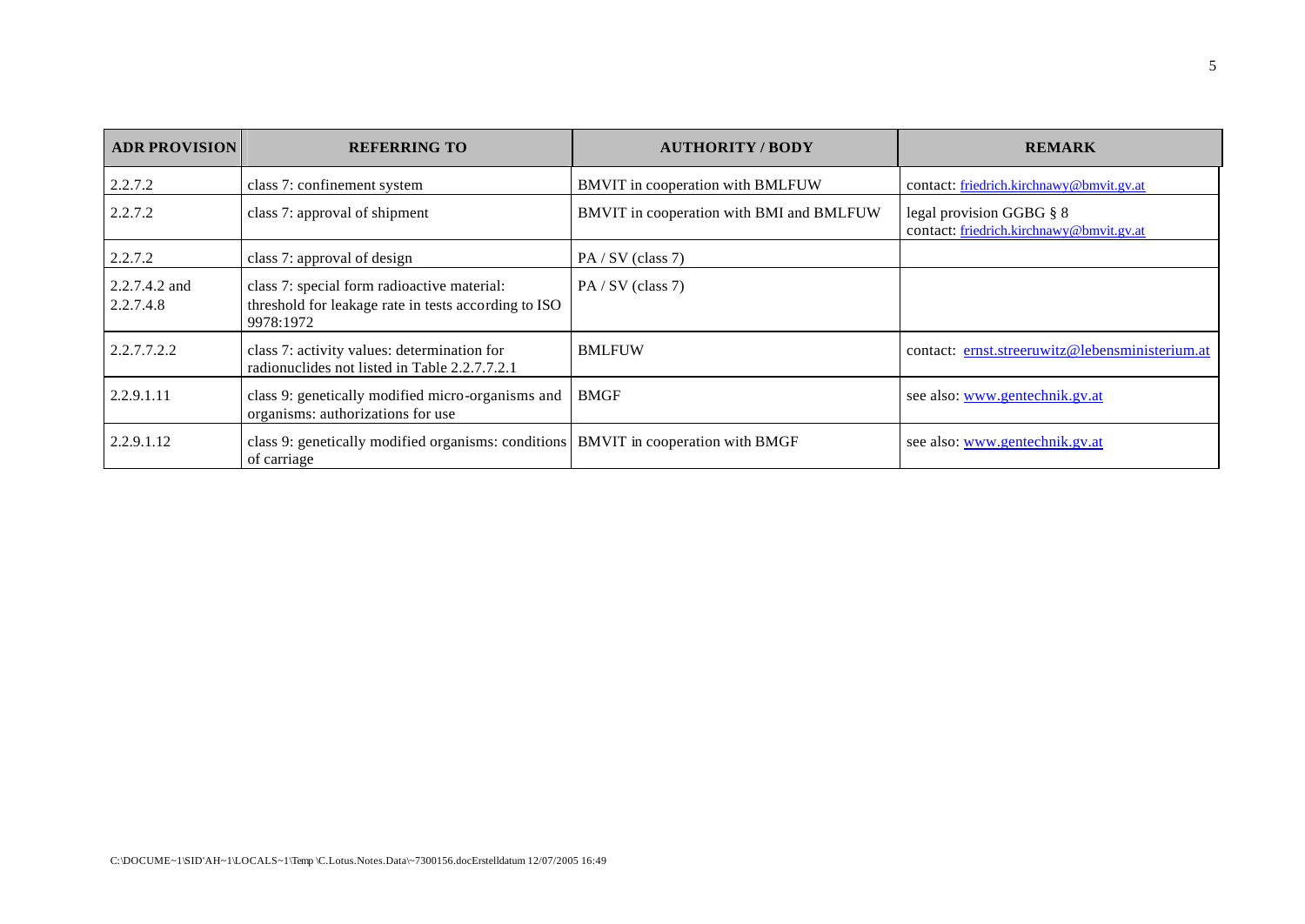| <b>ADR PROVISION</b> | <b>REFERRING TO</b>                                                                                                                                                                                                   | <b>AUTHORITY / BODY</b>        | <b>REMARK</b>                                                         |
|----------------------|-----------------------------------------------------------------------------------------------------------------------------------------------------------------------------------------------------------------------|--------------------------------|-----------------------------------------------------------------------|
| 3.1.2.6 b)           | gases stabilized by temperature control: conditions   BMVIT<br>of carriage                                                                                                                                            |                                | legal provision: GGBG § 8<br>contact: friedrich.kirchnawy@bmvit.gv.at |
| 3.2.1 column $(10)$  |                                                                                                                                                                                                                       | see: 6.7.1.3                   |                                                                       |
| 3.3.1 SP 16, 178     |                                                                                                                                                                                                                       | see 2.2.1.1.3                  |                                                                       |
| 3.3.1 SP 181         | class 4.1, 5.2: dispensation of class 1 label:<br>permission                                                                                                                                                          | PA/SV (class 1)                | contact: friedrich.kirchnawy@bmvit.gv.at                              |
| 3.3.1 SP 237         | class 4.1: NITROCELLULOSE MEMBRANE<br>FILTERS (UN 3270): classification                                                                                                                                               | PA / SV                        |                                                                       |
| 3.3.1 SP 239         | class 4.3: BATTERIES /CELLS CONTAINING<br>SODIUM (UN 3292): conditions of carriage                                                                                                                                    | <b>BMVIT</b>                   | legal provision: GGBG § 8<br>contact: friedrich.kirchnawy@bmvit.gv.at |
| 3.3.1 SP 250         | class 6.1: CHEMICAL SAMPLE, TOXIC (UN<br>3315): conditions of carriage                                                                                                                                                | BMWA in cooperation with BMVIT | legal provision: CWKG § 2<br>contact: post@c22.bmwa.gv.at             |
| 3.3.1 SP 266         |                                                                                                                                                                                                                       | see 2.2.1.1                    |                                                                       |
| 3.3.1 SP 271, 272    | class 4.1: NITROGLYCERIN, DESENSITIZED (UN 0143):,<br>NITROGLYCERIN, MIXTURE, DESENSITIZED, SOLID<br>N.O.S.(UN 3319), PENTAERYTHRITE TETRANITRATE,<br>MIXTURE, DESENSITIZED, SOLID N.O.S.(UN 3344):<br>classification | PA/SV                          |                                                                       |
| 3.3.1 SP 278         | class 3: NITROGLYCERIN MIXTURE, DESENSITIZED,<br>LIQUID, FLAMMABLE, N.O.S. (UN 3343): classification                                                                                                                  | PA / SV                        |                                                                       |
| 3.3.1 SP 283         | class 2: UN 3164 ARTICLES, PRESSURIZED,<br>PNEUMATIC or HYDRAULIC declassification of<br>shock absorbers                                                                                                              | <b>BMWA</b>                    | contact: helmut.bayer@bmwa.gv.at                                      |
| 3.3.1 SP 288         | class 3: classification of NITROGLYCERIN MIXTURE.<br>DESENSITIZED, LIQUID, N.O.S. (UN 3357)                                                                                                                           | PA / SV                        |                                                                       |
| 3.3.1 SP 311         | Class 3: UN3379, 3380 DESENSITIZED EXPLOSIVE,<br>LIQUID, SOLID, N.O.S.: approval of carriage                                                                                                                          | <b>BMVIT</b>                   | legal provision: GGBG § 8<br>contact: friedrich.kirchnawy@bmvit.gv.at |
| 3.3.1 SP 645         | class 1: UN 0333 to 0337 FIREWORKS: approval of<br>classification                                                                                                                                                     | <b>BMVIT</b>                   | contact: friedrich.kirchnawy@bmvit.gv.at                              |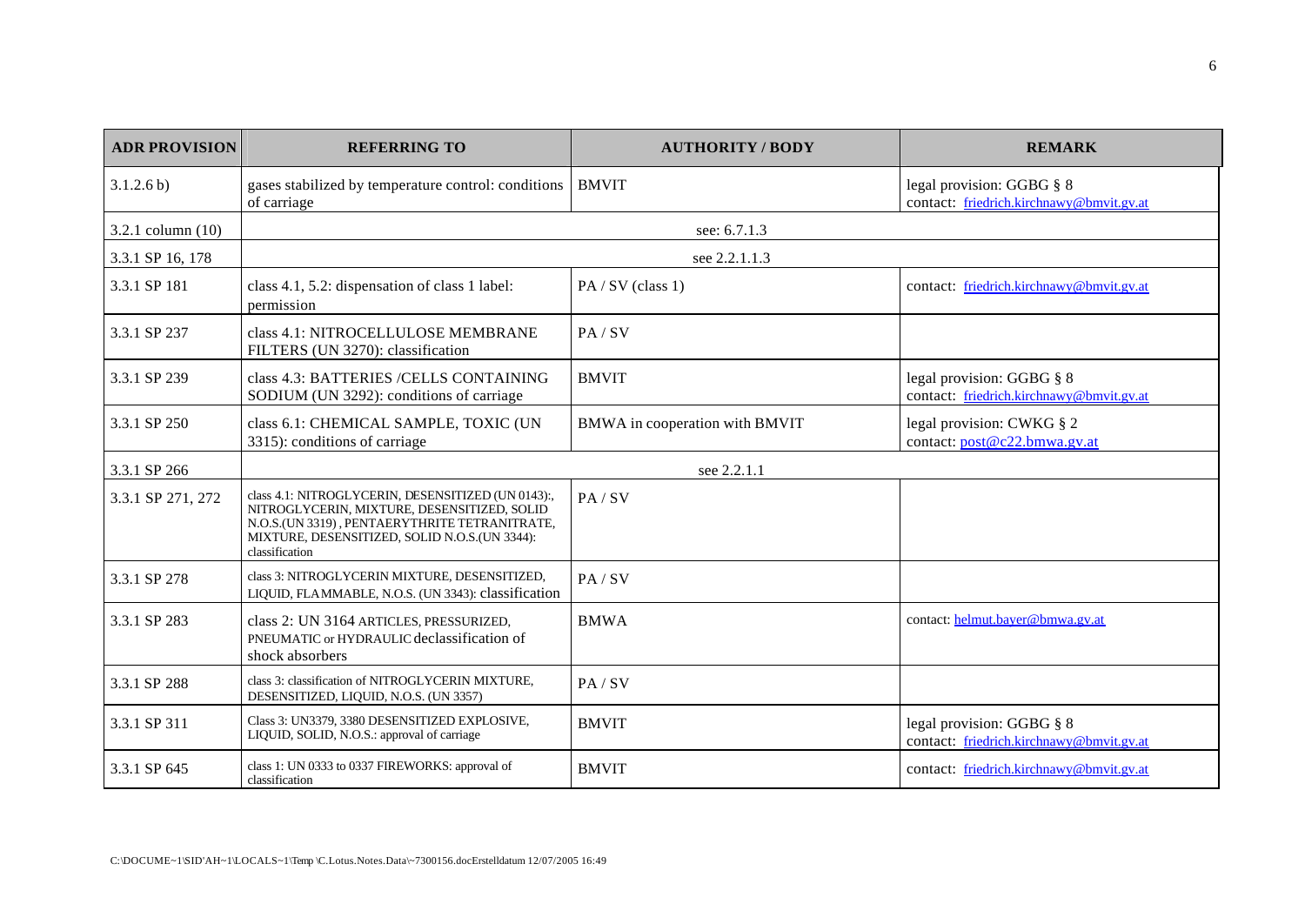| <b>ADR PROVISION</b>           | <b>REFERRING TO</b>                                                                                                                                                                                                | <b>AUTHORITY / BODY</b> | <b>REMARK</b>                                                          |
|--------------------------------|--------------------------------------------------------------------------------------------------------------------------------------------------------------------------------------------------------------------|-------------------------|------------------------------------------------------------------------|
| 4.1.1.15                       | plastics drums and jerricans, rigid plastics IBCs<br>and composite IBCs with plastics inner<br>receptacles: differing period of use: approval                                                                      | PA/SV                   |                                                                        |
| 4.1.2.2                        | IBC: carriage after the date of expiry of the last<br>periodic test or inspection in order to allow the<br>return of dangerous goods or residues for proper<br>disposal or recycling: approval of differing period | <b>BMVIT</b>            | legal provision: GGBG § 10<br>contact: friedrich.kirchnawy@bmvit.gv.at |
| 4.1.3.8                        | all classes except class 1: (no UN N°) LARGE<br>and ROBUST ARTICLES, empty, uncleaned<br>and unpackaged: approval of carriage                                                                                      | <b>BMVIT</b>            | legal provision: GGBG § 8<br>contact: friedrich.kirchnawy@bmvit.gv.at  |
| 4.1.4.1 P099                   | approval of packagings                                                                                                                                                                                             | PA/SV                   |                                                                        |
| 4.1.4.1 P101                   | approval of packagings (entry in transp. document)   PA / SV                                                                                                                                                       |                         |                                                                        |
| 4.1.4.1 P200 (3)d<br>and $(9)$ | receptacles which make use of composite materials<br>(composite receptacles): determination of interval<br>for the periodic inspection                                                                             | <b>BMWA</b>             | contact: helmut.bayer@bmwa.gv.at                                       |
| 4.1.4.1 P200 (10) ta           | class 2: UN 1965 HYDROCARBON GAS MIXTURE,<br>LIQUEFIED, N.O.S.: approval of other criteria to be used for<br>filling of welded steel cylinders                                                                     | <b>BMWA</b>             | contact: helmut.bayer@bmwa.gv.at                                       |
| 4.1.4.1 P200 (10) v            | steel cylinders for LPG: extension of interval<br>between inspections to 15 years                                                                                                                                  | <b>BMWA</b>             | contact: helmut.bayer@bmwa.gv.at                                       |
|                                | 4.1.4.1 P200 (10) ac class 8: pressure receptacles for UN 1052<br>HYDROGEN FLUORIDE, ANHYDROUS and<br>UN 1790 HYDROFLUORIC ACID with more<br>than 85% hydrogen fluoride: supervision of tests<br>and inspections   | NB                      |                                                                        |
| 4.1.4.1 P201                   | class 2: UN Nos. 3167, 3168 and 3169 GAS SAMPLE,<br>NONPRESSURIZED  N.O.S: cylinders, tubes and pressure<br>drums: approval of construction, testing and filling<br>requirements                                   | <b>BMWA</b>             | contact: helmut.bayer@bmwa.gv.at                                       |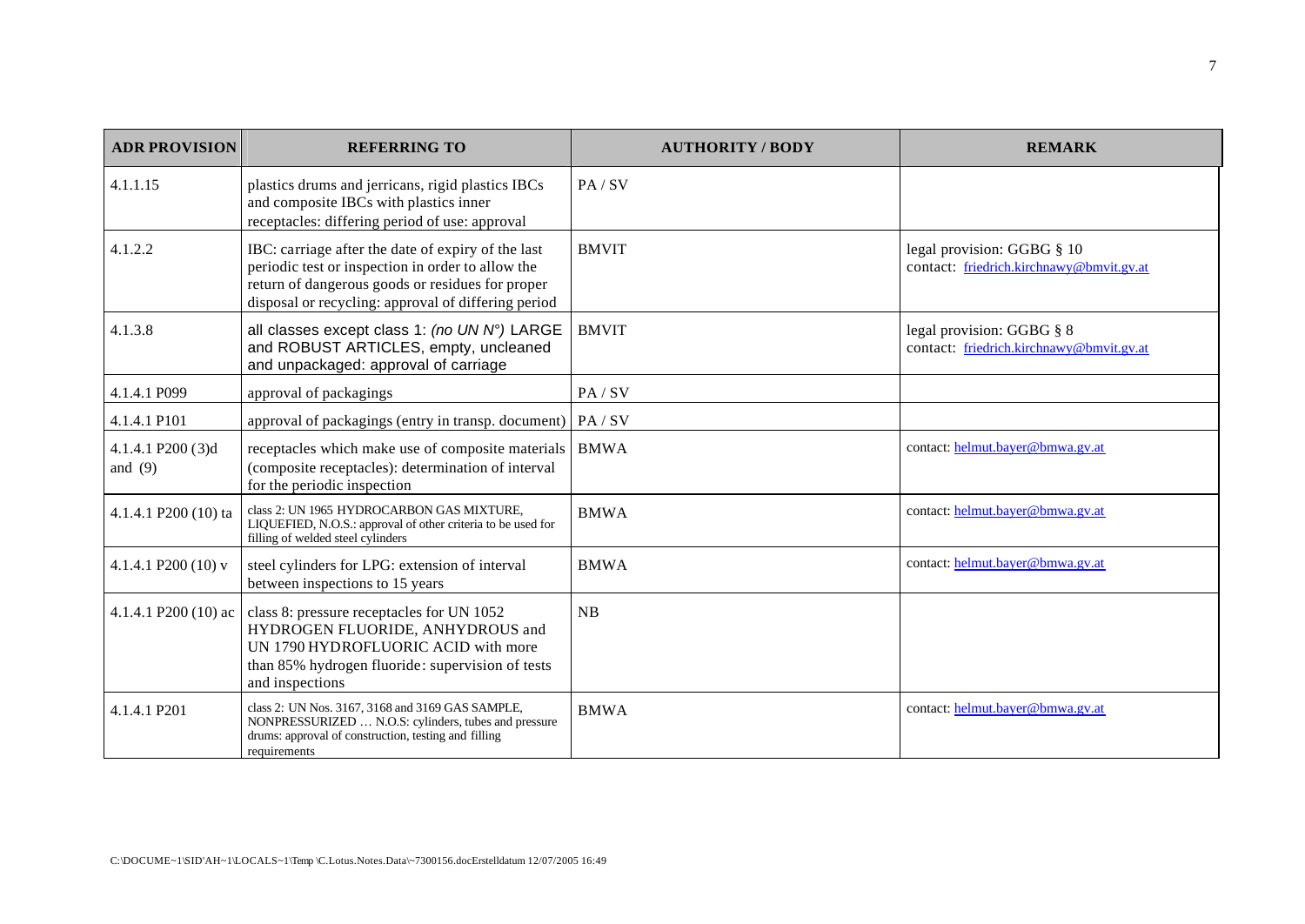| <b>ADR PROVISION</b>  | <b>REFERRING TO</b>                                                                                                                                                                              | <b>AUTHORITY / BODY</b>                                   | <b>REMARK</b>                                                         |  |
|-----------------------|--------------------------------------------------------------------------------------------------------------------------------------------------------------------------------------------------|-----------------------------------------------------------|-----------------------------------------------------------------------|--|
| 4.1.4.1 P203 (9)      | receptacles which make use of composite materials<br>(composite receptacles): determination of interval<br>for the periodic inspection                                                           | <b>BMWA</b>                                               | contact: helmut.bayer@bmwa.gv.at                                      |  |
| 4.1.4.1 P405          | packagings for UN 1381 DRY PHOSPHORUS in<br>projectiles or hard cased articles: specification                                                                                                    | PA/SV                                                     |                                                                       |  |
| 4.1.4.1 P601 $(3)(g)$ | approval of visual inspection                                                                                                                                                                    | <b>BMVIT</b>                                              | contact: friedrich.kirchnawy@bmvit.gv.at                              |  |
| 4.1.4.1 P902          | class 9: UN 3268 AIR BAG INFLATORS or AIR BAG<br>MODULES or SEATBELT PRETENSIONERS: requirements<br>for pressure vessels                                                                         | <b>BMWA</b>                                               | contact: helmut.bayer@bmwa.gv.at                                      |  |
| 4.1.4.1 P905          | class 9: UN 2990 LIFE-SAVING APPLIANCES, SELF-<br>INFLATING and UN 3072 LIFE-SAVING APPLIANCES,<br>NOT SELF-INFLATING: specifications for cylinders<br>containing non-flammable, non-toxic gases | <b>BMWA</b>                                               | contact: helmut.bayer@bmwa.gv.at                                      |  |
| 4.1.4.2 IBC99         | IBCs: approval                                                                                                                                                                                   | PA/SV                                                     |                                                                       |  |
| 4.1.4.2 IBC520        | approval of IBCs for organic peroxides and self-<br>reactive substances of type F the formulations of<br>which are not listed in the table                                                       | see 4.1.7.2.2                                             |                                                                       |  |
| 4.1.4.3 LP99          | large packagings: approval                                                                                                                                                                       | PA/SV                                                     |                                                                       |  |
| 4.1.4.3 LP 902        | class 9: UN 3268 AIR BAG INFLATORS or AIR BAG<br>MODULES or SEATBELT PRETENSIONERS: requirements<br>for pressure vessels                                                                         | <b>BMWA</b>                                               | contact: helmut.bayer@bmwa.gv.at                                      |  |
| 4.1.4.4 PR6           | pressure receptacles for UN 1744 BROMINE:<br>supervision of test and inspection                                                                                                                  | NB                                                        |                                                                       |  |
| 4.1.5.15              | large and robust explosives articles: approval of<br>carriage                                                                                                                                    | BMVIT where appropriate in cooperation with<br><b>BMI</b> | legal provision: GGBG § 8<br>contact: friedrich.kirchnawy@bmvit.gv.at |  |
| 4.1.5.18              |                                                                                                                                                                                                  | see 4.1.4.1 P101                                          |                                                                       |  |
| 4.1.6.2               | UN 1001 ACETYLENE, DISSOLVED, UN 3374<br>ACETYLENE, SOLVENT FREE: receptacles,<br>porous mass: requirements, testing: specification                                                              | <b>BMWA</b>                                               | contact: helmut.bayer@bmwa.gv.at                                      |  |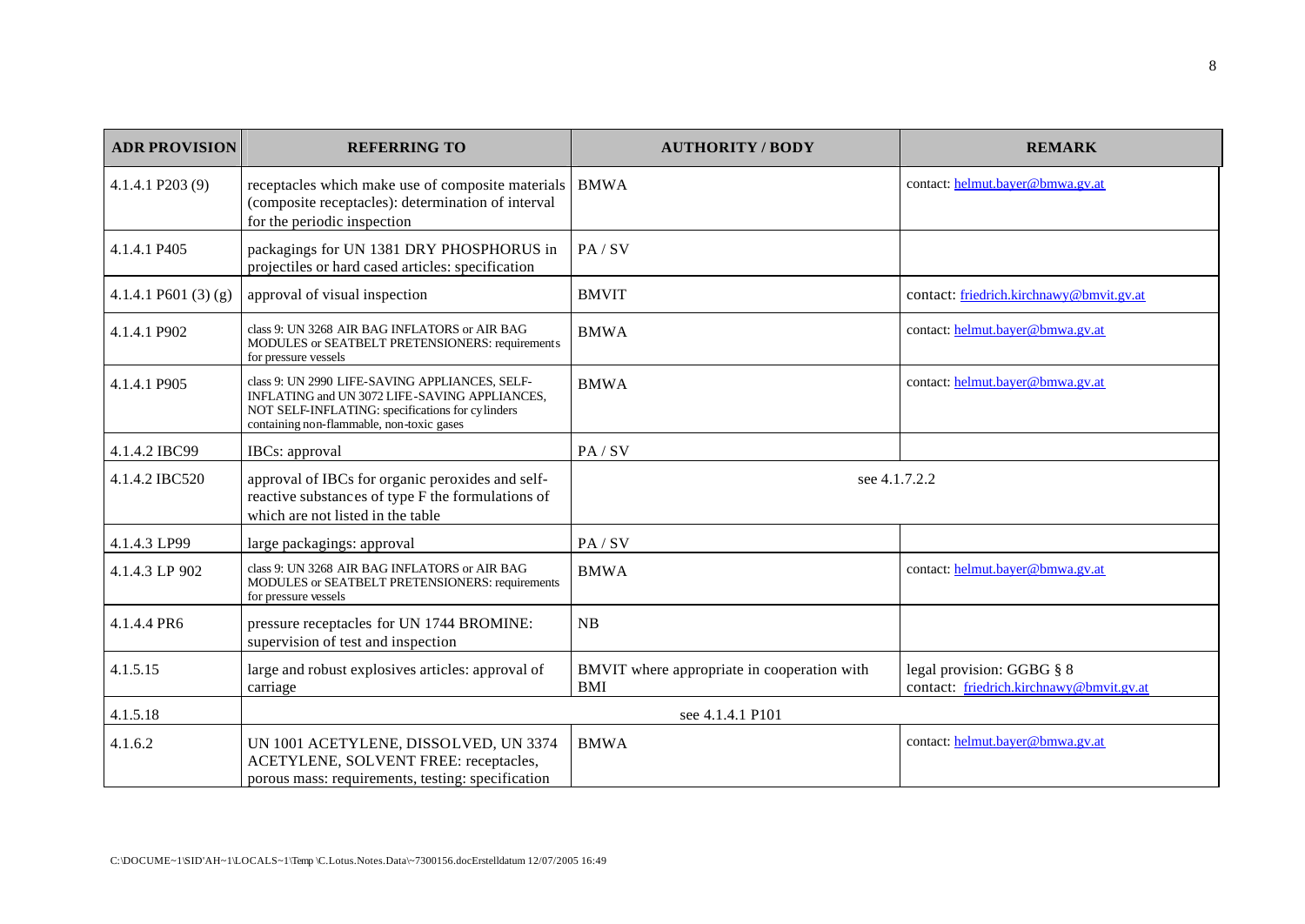| <b>ADR PROVISION</b> | <b>REFERRING TO</b>                                                                                                                                                                                                 | <b>AUTHORITY / BODY</b>   | <b>REMARK</b>                                                         |
|----------------------|---------------------------------------------------------------------------------------------------------------------------------------------------------------------------------------------------------------------|---------------------------|-----------------------------------------------------------------------|
| 4.1.7.2.2            | IBCs for organic peroxides and self-reactive<br>substances of type F: conditions of carriage<br>(with entry in the transport document)                                                                              | <b>BMVIT</b>              | legal provision: GGBG § 8<br>contact: friedrich.kirchnawy@bmvit.gv.at |
| 4.1.10.4 MP21        | class 1: approval of mixed packing with own<br>means of ignition                                                                                                                                                    | <b>BMVIT</b>              | contact: friedrich.kirchnawy@bmvit.gv.at                              |
| 4.2.1.7              | retaining documentation on approval, testing and<br>inspection of portable tanks                                                                                                                                    | PA / SV                   |                                                                       |
| 4.2.1.8              | portable tanks for cl. 3 to 9 where the name of the<br>substance(s) being carried does not appear on the<br>metal plate described in 6.7.2.20.2: request for<br>certificate specified in 6.7.2.18.1                 | see 1.8.1                 |                                                                       |
| 4.2.1.9.1            | portable tanks cl. 3 to 9: filling: guidance for<br>compatibility of substance                                                                                                                                      | PA / SV                   | contact: friedrich.kirchnawy@bmvit.gv.at                              |
| 4.2.1.9.4.1          | portable tanks cl. 3 to 9: differing degree of filling:<br>for temperate or extreme climatic conditions                                                                                                             | not applicable in Austria |                                                                       |
| 4.2.1.13             | portable tanks: use for organic peroxides of class<br>5.2 and self-reactive substances of class 4.1:<br>approval                                                                                                    | <b>BMVIT</b>              | legal provision: GGBG § 8<br>contact: friedrich.kirchnawy@bmvit.gv.at |
| 4.2.1.15.2           | portable tanks used for substances of class 7:<br>approval of differing value for degree of filling                                                                                                                 | PA/SV (class 7)           |                                                                       |
| 4.2.2.5              | portable tanks for non-refrigerated liquefied gases<br>where $name(s)$ of gas(es) being carried do(es) not<br>appear on the metal plate described in 6.7.3.16.2:<br>request for certificate specified in 6.7.3.14.1 | see 1.8.1                 |                                                                       |
| 4.2.3.4              | portable tanks for refrigerated liquefied gases<br>where $name(s)$ of gas(es) being carried do(es) not<br>appear on the metal plate described in 6.7.4.15.2:<br>request for certificate specified in 6.7.4.13.1     |                           |                                                                       |
| 4.2.3.6.4            | portable tanks for refrigerated liquefied gases:<br>approval of higher value for degree of filling                                                                                                                  | not applicable in Austria |                                                                       |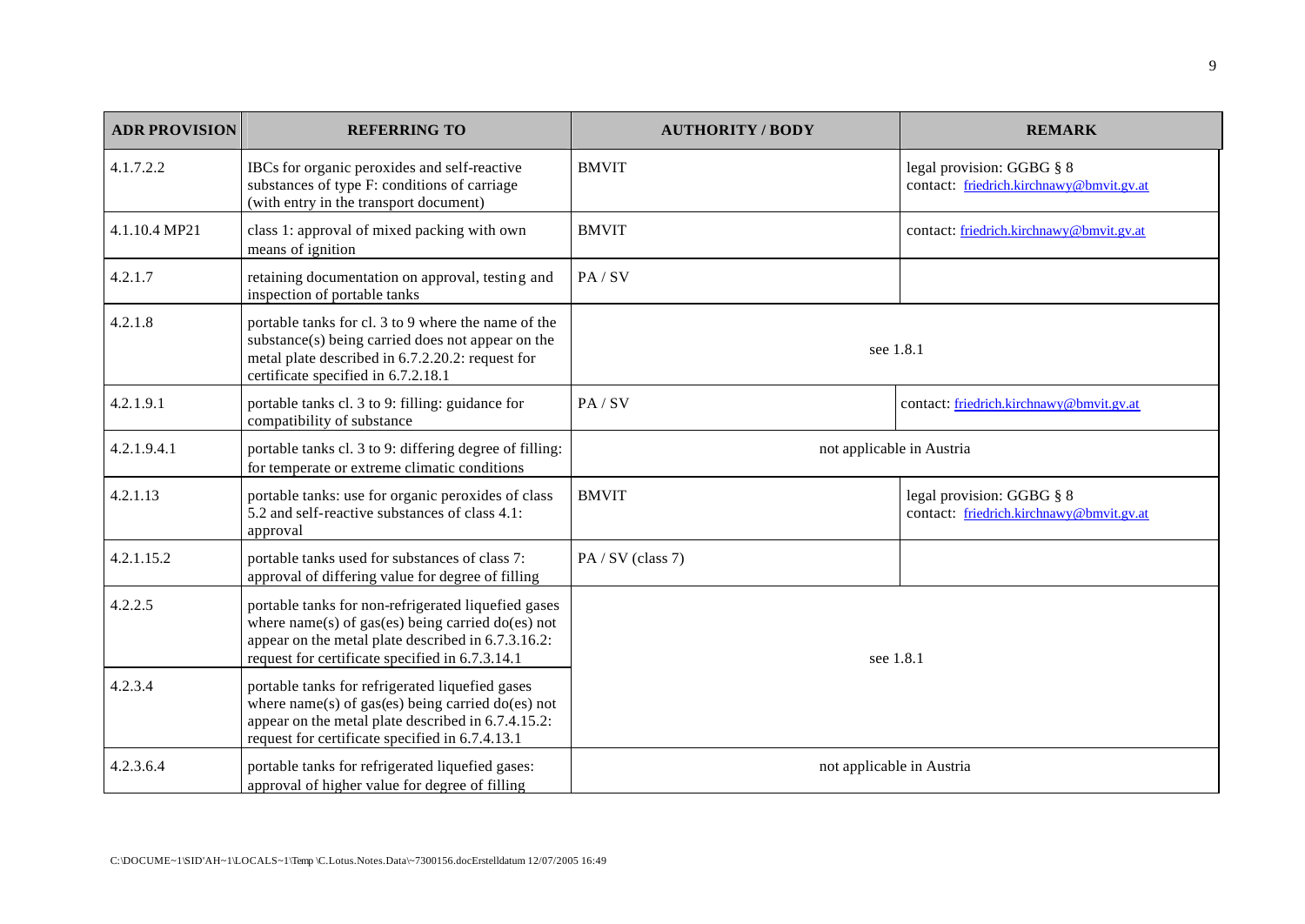| <b>ADR PROVISION</b> | <b>REFERRING TO</b>                                                                                                                                                                    | <b>AUTHORITY / BODY</b> | <b>REMARK</b>                                                         |
|----------------------|----------------------------------------------------------------------------------------------------------------------------------------------------------------------------------------|-------------------------|-----------------------------------------------------------------------|
| 4.2.3.7.1            | portable tanks for refrigerated liquefied gases:<br>recognition of calculation procedure for the actual<br>holding time                                                                | <b>BMWA</b>             | contact: helmut.bayer@bmwa.gv.at                                      |
| 4.2.5.1.1            |                                                                                                                                                                                        | see 6.7.1.3             |                                                                       |
| 4.2.5.2.6 T23 FN c   |                                                                                                                                                                                        | see 4.2.1.13            |                                                                       |
| 4.2.5.3 TP4          |                                                                                                                                                                                        | see 4.2.1.15.2          |                                                                       |
| 4.2.5.3 TP9          | use of portable tanks for substances to be carried<br>only under approval: approval                                                                                                    | <b>BMVIT</b>            | contact: friedrich.kirchnawy@bmvit.gv.at                              |
| 4.2.5.3 TP10         | portable tanks used for BROMINE or BROMINE<br>SOLUTION (UN 1744): approval of differing<br>lining material                                                                             | PA/SV                   |                                                                       |
| 4.2.5.3 TP16         | portable tanks used for AMMONIUM NITRATE,<br>LIQUID (UN 2426): approval of special device to<br>prevent under-pressure and excess pressure                                             | PA / SV                 |                                                                       |
| 4.2.5.3 TP23         | portable tanks used for HYDROGEN,<br>REFRIGERATED LIQUID (UN 1966):<br>prescription of conditions of carriage                                                                          | <b>BMVIT</b>            | legal provision: GGBG § 8<br>contact: friedrich.kirchnawy@bmvit.gv.at |
| 4.2.5.3 TP24         | portable tanks used for HYPOCHLORITE<br>SOLUTION etc. (UN 1791, 1908, 2014, 2015,<br>2964 and 3149): special device to prevent build up<br>of excess pressure etc.: approval           | PA / SV                 |                                                                       |
| 4.3.2.1.5            | ADR tanks for all classes: filling: guidance for<br>compatibility of substance                                                                                                         | PA / SV                 |                                                                       |
| 4.3.3.2.5            | ADR tanks used for gases / gas mixtures classified<br>under n. o. s.: prescription of values of the test<br>pressure and maximum permissible mass of<br>contents per litre of capacity | NB                      |                                                                       |
| 4.3.5 TU 39          | ADR tanks used for UN 3375 (ANE): method to<br>evaluate suitability of substance for carriage in<br>tanks: approval                                                                    | <b>BMVIT</b>            | contact: friedrich.kirchnawy@bmvit.gv.at                              |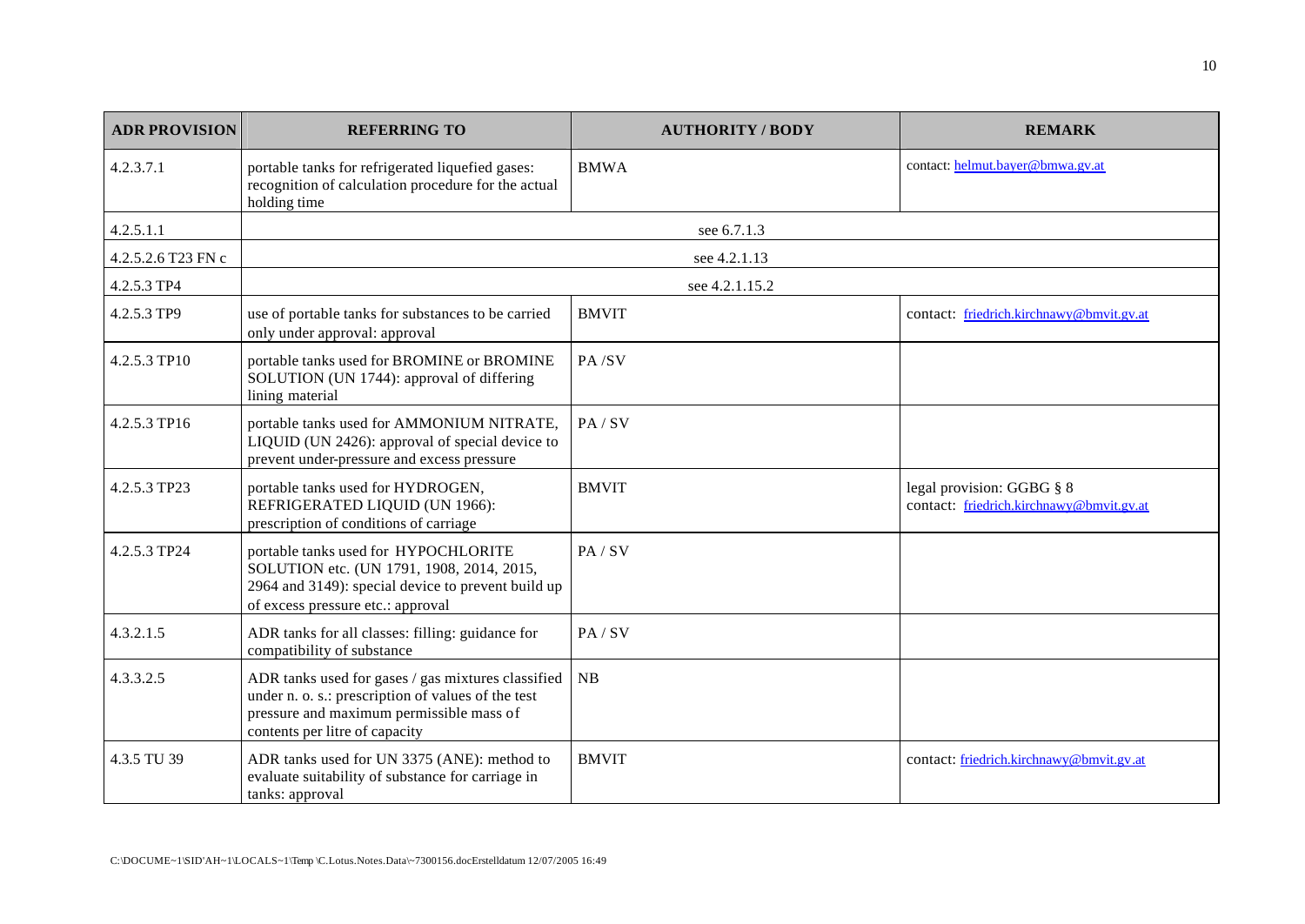| <b>ADR PROVISION</b> | <b>REFERRING TO</b>                                                                                                                                                                                                                                                                                                                                                                                                                                                                                                                          | <b>AUTHORITY / BODY</b>                                                                                                              | <b>REMARK</b>                                                                    |  |
|----------------------|----------------------------------------------------------------------------------------------------------------------------------------------------------------------------------------------------------------------------------------------------------------------------------------------------------------------------------------------------------------------------------------------------------------------------------------------------------------------------------------------------------------------------------------------|--------------------------------------------------------------------------------------------------------------------------------------|----------------------------------------------------------------------------------|--|
| 5.1.5.2.2            | class 7: shipments of<br>Type $B(M)$ packages not conforming with the<br>requirements of 6.4.7.5 or designed to allow controlled<br>intermittent venting;<br>Type B(M) packages containing radioactive material with<br>an activity > 3000 $A_1$ or 3000 $A_2$ , as appropriate, or 1000<br>TBq, whichever is the lower;<br>packages containing fissile materials if the sum of the<br>criticality safety indexes of the packages exceeds 50:<br>approval of carriage                                                                        | BMVIT where appropriate in cooperation with<br><b>BMI</b>                                                                            | legal provisions:<br>GGBG §§ 5 and 8<br>contact: friedrich.kirchnawy@bmvit.gv.at |  |
| 5.1.5.2.3            |                                                                                                                                                                                                                                                                                                                                                                                                                                                                                                                                              | see 1.7.4                                                                                                                            |                                                                                  |  |
| 5.1.5.2.4            | class 7: receipt of certificates / notifications:<br>first shipments of packages requiring approval of design<br>Type C packages containing radioactive material with an<br>activity > 3000 A <sub>1</sub> or 3000 A <sub>2</sub> , as appropriate, or 1000<br>TBq, whichever is the lower;<br>Type B(U) packages containing radioactive material with<br>an activity > 3000 A <sub>1</sub> or 3000 A <sub>2</sub> , as appropriate, or 1000<br>TBq, whichever is the lower;<br>Type B(M) packages and<br>Shipment under special arrangement | <b>BMVIT</b>                                                                                                                         | contact: friedrich.kirchnawy@bmvit.gv.at                                         |  |
| 5.1.5.3.1(a)         | class 7: issue of certificates for designs for<br>special form radioactive material;<br>low dispersible radioactive material;<br>packages containing 0.1 kg or more of uranium<br>hexafluoride:<br>all packages containing fissile material unless excepted by<br>$6.4.11.2$ ;<br>Type B(U) packages and Type B(M) packages and<br>Type C packages                                                                                                                                                                                           | PA/SV (class 7)                                                                                                                      |                                                                                  |  |
| $5.1.5.3.1$ (b)      | see 1.7.4                                                                                                                                                                                                                                                                                                                                                                                                                                                                                                                                    |                                                                                                                                      |                                                                                  |  |
| 5.1.5.3.1(c)         | see 5.1.5.2.2                                                                                                                                                                                                                                                                                                                                                                                                                                                                                                                                |                                                                                                                                      |                                                                                  |  |
| 5.1.5.3.3            | class 7 package designs: documentary evidence of<br>compliance with all the applicable requirements                                                                                                                                                                                                                                                                                                                                                                                                                                          | PA/SV (class 7)                                                                                                                      |                                                                                  |  |
| 5.1.5.4              |                                                                                                                                                                                                                                                                                                                                                                                                                                                                                                                                              | for calculation of unlisted $A_1$ and $A_2$ values see 2.2.7.7.2.2, for other items see provisions figuring under column "reference" |                                                                                  |  |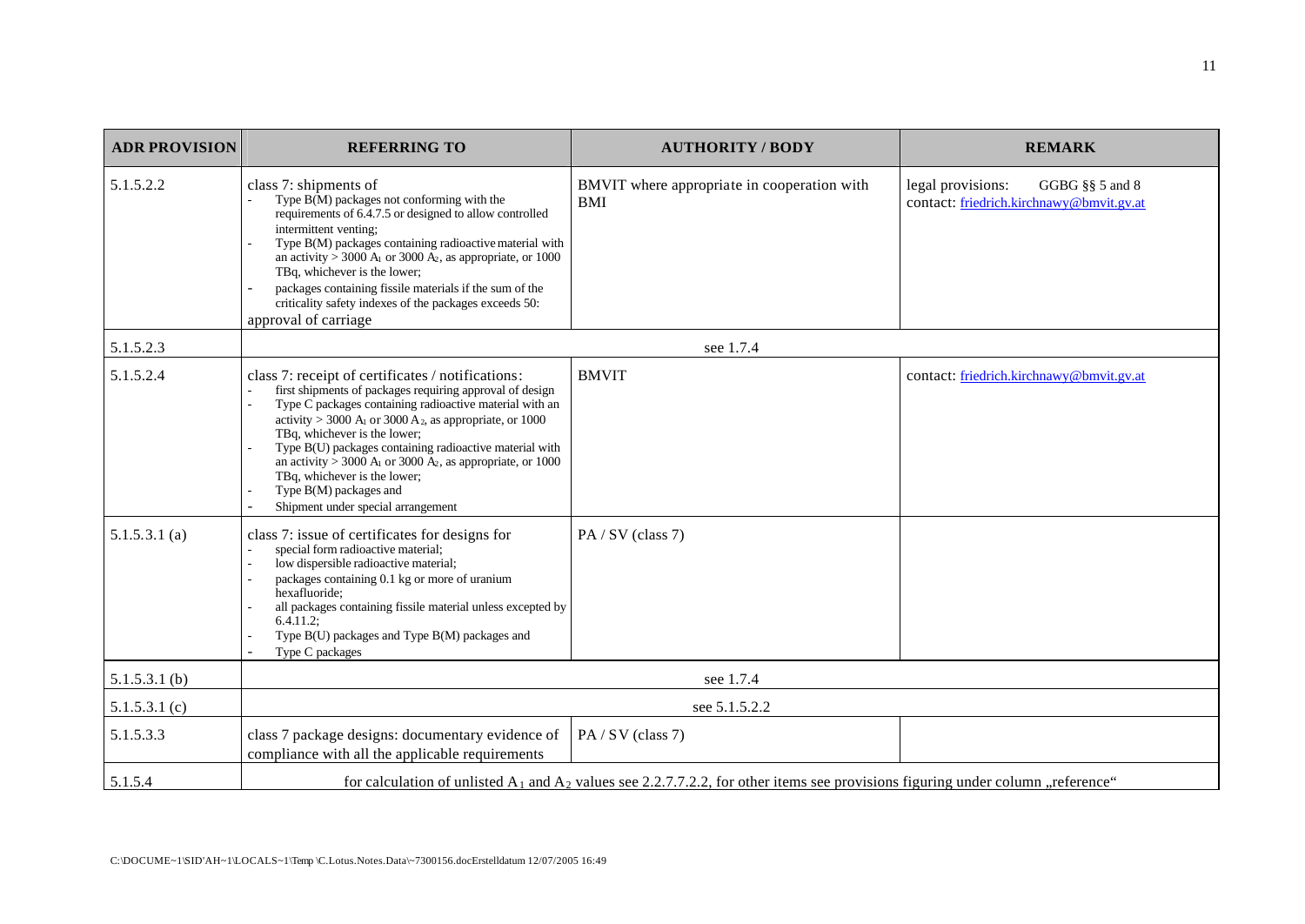| <b>ADR PROVISION</b>  | <b>REFERRING TO</b>                                                                                                                                                                                       | <b>AUTHORITY / BODY</b>                                                | <b>REMARK</b>                               |  |
|-----------------------|-----------------------------------------------------------------------------------------------------------------------------------------------------------------------------------------------------------|------------------------------------------------------------------------|---------------------------------------------|--|
| 5.2.1.7.4             | class 7: marking of packages Type IP-2, IP-3 or A: other<br>identification of the packaging than name of the manufacturer:<br>specification                                                               | PA / SV (class 7)                                                      |                                             |  |
| 5.2.1.7.5             | class 7: marking of packages conforming to a design approved<br>by the competent authority: allocation of identification mark to<br>that design                                                           | PA/SV (class 7)                                                        |                                             |  |
| 5.2.2.1.9             | self-reactive substances of class 4.1 Type B and organic<br>peroxides of class 5.2 Type B: permission not to apply a label<br>conforming to model $N^{\circ}$ 1 (with entry in the transport<br>document) | <b>BMVIT</b>                                                           | contact: friedrich.kirchnawy@bmvit.gv.at    |  |
| 5.2.2.1.11.3          |                                                                                                                                                                                                           | see 1.6.6.2, 1.7.4 or 5.1.5.3.1 (a) respectively                       |                                             |  |
| 5.3.2.3               | approval for use of water where the hazard<br>identification number is prefixed by the letter "X"                                                                                                         | expert assisting the authority in charge of the<br>emergency operation | contact: friedrich.kirchnawy@bmvit.gv.at    |  |
| 5.4.1.1.17            | see 6.11.4                                                                                                                                                                                                |                                                                        |                                             |  |
| 5.4.1.2.1 (c) and (e) |                                                                                                                                                                                                           | see 2.2.1.1.3 and 4.1.4.1 P101                                         |                                             |  |
| 5.4.1.2.1(g)          | class 1: UN 0333 to 0337 FIREWORKS: approval of<br>classification                                                                                                                                         | <b>BMVIT</b>                                                           | contact: friedrich.kirchnawy@bmvit.gv.at    |  |
| 5.4.1.2.3.2           | see 5.2.2.1.9                                                                                                                                                                                             |                                                                        |                                             |  |
| 5.4.1.2.3.3           |                                                                                                                                                                                                           | see 4.1.7.2.2 and 6.8.4 TA2                                            |                                             |  |
| 5.4.1.2.5.1(g)        |                                                                                                                                                                                                           | see 5.1.5.3.1                                                          |                                             |  |
| 5.4.1.2.5.2           |                                                                                                                                                                                                           | see 5.4.3.3                                                            |                                             |  |
| 5.4.1.2.5.3           | see 5.1.5.3.1                                                                                                                                                                                             |                                                                        |                                             |  |
| 5.4.2                 | container packing certificate:<br>packing together goods, which should be segregated<br>according to 7.2.2.3 of the IMDG-Code<br>stowing of drums in other than upright position:<br>approval             | BMVIT (II/W2)                                                          | contact: bernd.birklhuber@bmvit.gv.at       |  |
| 5.4.3.3               | specification of official language:                                                                                                                                                                       |                                                                        | only German (Austrian constitution, Art. 8) |  |
| 5.5.1.3               | class 6.2: dead infected animals: carriage                                                                                                                                                                | <b>BMGF</b>                                                            | contact: johann.damoser@bmgf.gv.at          |  |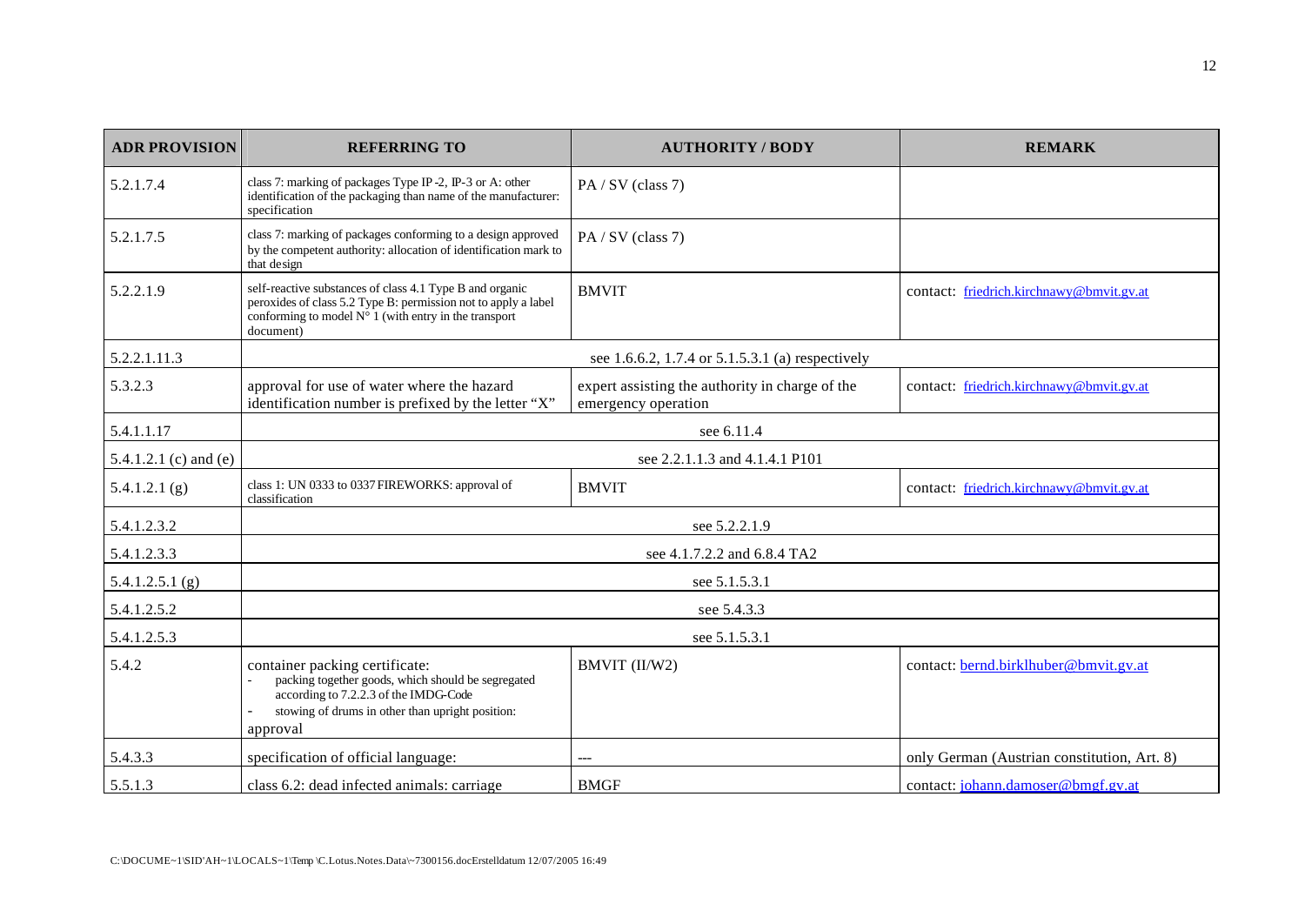| <b>ADR PROVISION</b>    | <b>REFERRING TO</b>                                                                                                                                                            | <b>AUTHORITY / BODY</b> | <b>REMARK</b> |
|-------------------------|--------------------------------------------------------------------------------------------------------------------------------------------------------------------------------|-------------------------|---------------|
| 6.1.1.2                 | construction and testing of packagings:<br>specifications different from those in section 6.1.4<br>methods of testing other than those described in<br>chapter 6.1<br>approval | PA/SV                   |               |
| 6.1.1.4                 | packagings: quality assurance programme for<br>manufacture and testing: approval                                                                                               | PA/SV                   |               |
| 6.1.3.1(g)              | packagings: marking: specification of other<br>identification of the packaging than name of the<br>manufacturer: approval                                                      | PA/SV                   |               |
| 6.1.3.7                 | packagings: additional markings: approval                                                                                                                                      | PA/SV                   |               |
| 6.1.3.8(i)              | packagings: marking: specification of other<br>identification of the packaging than name of the<br>reconditioner: approval                                                     | PA / SV                 |               |
| 6.1.4.8.8<br>6.1.4.13.7 |                                                                                                                                                                                | see 6.1.1.4             |               |
| 6.1.5.1.1               | packagings: testing of design types: establishment<br>and approval of procedures                                                                                               | PA/SV                   |               |
| 6.1.5.1.3               | packagings: repetition of the testing of design<br>types on production samples: establishment of<br>intervals                                                                  | PA / SV                 |               |
| 6.1.5.1.5               | packagings: selective testing when differing only<br>in minor respects from a tested type: permission                                                                          | PA/SV                   |               |
| 6.1.5.1.8               | packagings: conformity of serially-produced<br>packagings with the requirements of the design<br>type tests: require proof                                                     | PA/SV                   |               |
| 6.1.5.1.10              | packagings: testing: performing several test on one   PA / SV<br>sample: approval                                                                                              |                         |               |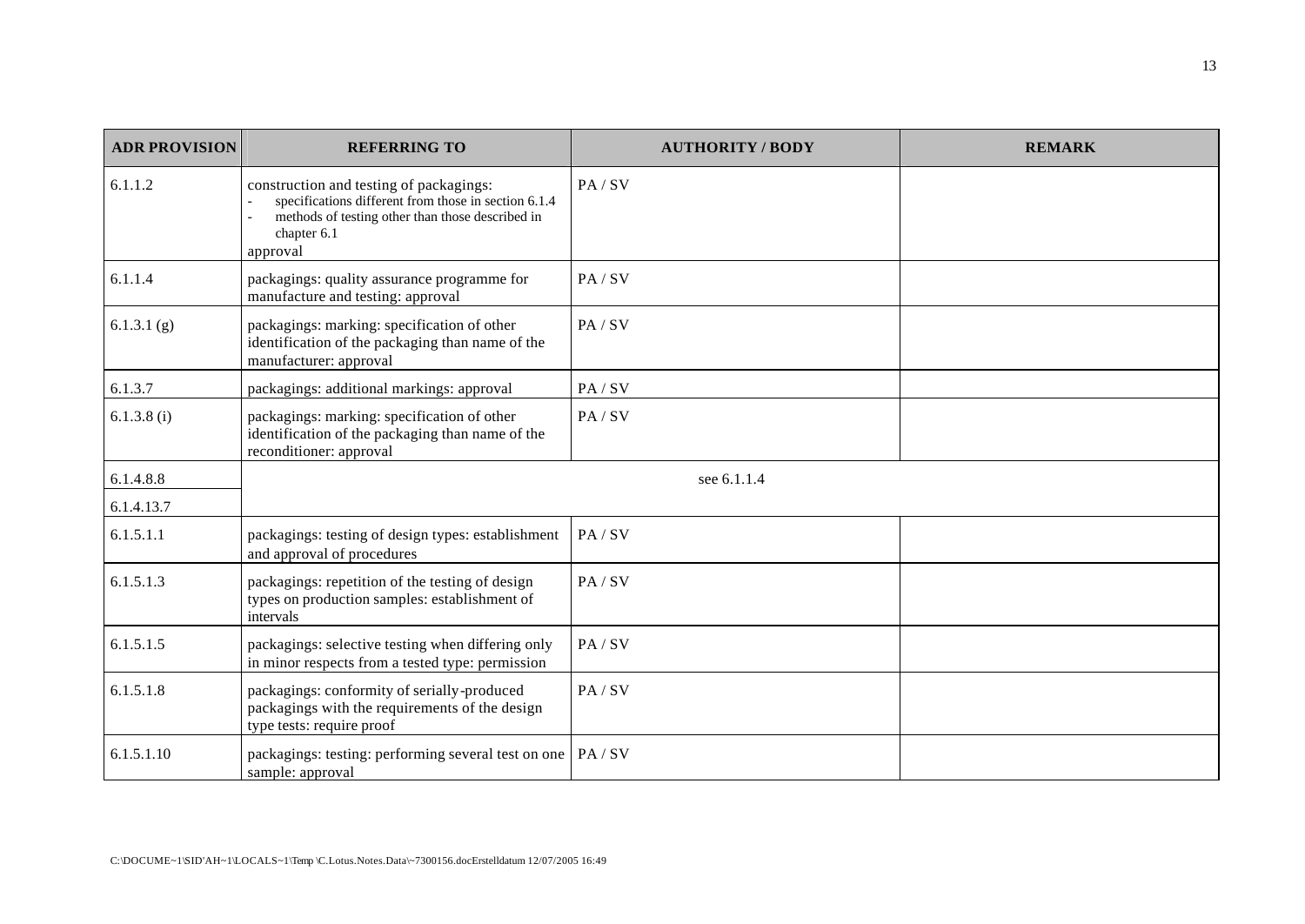| <b>ADR PROVISION</b> | <b>REFERRING TO</b>                                                                                                                                                                                                                                                                                                                                                                                                                                     | <b>AUTHORITY / BODY</b> | <b>REMARK</b>                            |
|----------------------|---------------------------------------------------------------------------------------------------------------------------------------------------------------------------------------------------------------------------------------------------------------------------------------------------------------------------------------------------------------------------------------------------------------------------------------------------------|-------------------------|------------------------------------------|
| 6.1.5.2.5            | packagings: testing compatibility of plastics<br>materials with liquids: equivalent procedures:<br>recognition                                                                                                                                                                                                                                                                                                                                          | PA/SV                   |                                          |
| 6.1.5.8.2            | packagings: test report: reception of copy                                                                                                                                                                                                                                                                                                                                                                                                              | <b>BMVIT</b>            | contact: friedrich.kirchnawy@bmvit.gv.at |
| 6.2.1.1.2            | class 2 UN 1001 ACETYLENE, DISSOLVED:<br>filling of packagings with porous material: type of<br>porous material: approval                                                                                                                                                                                                                                                                                                                               | NB                      |                                          |
| 6.2.1.3.3.5.4        | class 2: closed cryogenic receptacles: technical<br>code on calculation of capacity for pressure-relief<br>devices: recognition                                                                                                                                                                                                                                                                                                                         | <b>BMWA</b>             | contact: helmut.bayer@bmwa.gv.at         |
| 6.2.1.4              | class $2$ – packagings: assessment of conformity of<br>receptacles: approval of testing and certifying body                                                                                                                                                                                                                                                                                                                                             | <b>BMWA</b>             | contact: helmut.bayer@bmwa.gv.at         |
| 6.2.1.5.1            | class 2 - packagings: initial inspection of<br>receptacles: hydraulic pressure test: replacement:<br>approval of testing and certifying body                                                                                                                                                                                                                                                                                                            | <b>BMWA</b>             | contact: helmut.bayer@bmwa.gv.at         |
| 6.2.1.5.3            | class 2 - packagings: aluminium alloy receptacles:<br>new alloy and manufacturing process: approval                                                                                                                                                                                                                                                                                                                                                     | NB                      |                                          |
| 6.2.1.6              | class 2 - packagings: periodic inspection<br>supervision.<br>hydraulic pressure test: replacement by a test using a gas,<br>hydraulic pressure test of cylinders, tubes: replacement by<br>an equivalent method based on acoustic emission and<br>hydraulic pressure test of welded steel cylinders for UN<br>1965, HYDROCARBON GAS MIXTURE LIQUEFIED,<br>N. O. S., with a capacity below 6,5 l: replacement<br>approval of testing and certifying body | <b>BMWA</b>             | contact: helmut.bayer@bmwa.gv.at         |
| 6.2.1.7.1            | class 2 - packagings: marking of receptacles:<br>stamp of expert                                                                                                                                                                                                                                                                                                                                                                                        | NB                      |                                          |
| 6.2.1.7.3            | class 2 - packagings: registration of manufacturer's<br>mark                                                                                                                                                                                                                                                                                                                                                                                            | <b>BMWA</b>             | contact: helmut.bayer@bmwa.gv.at         |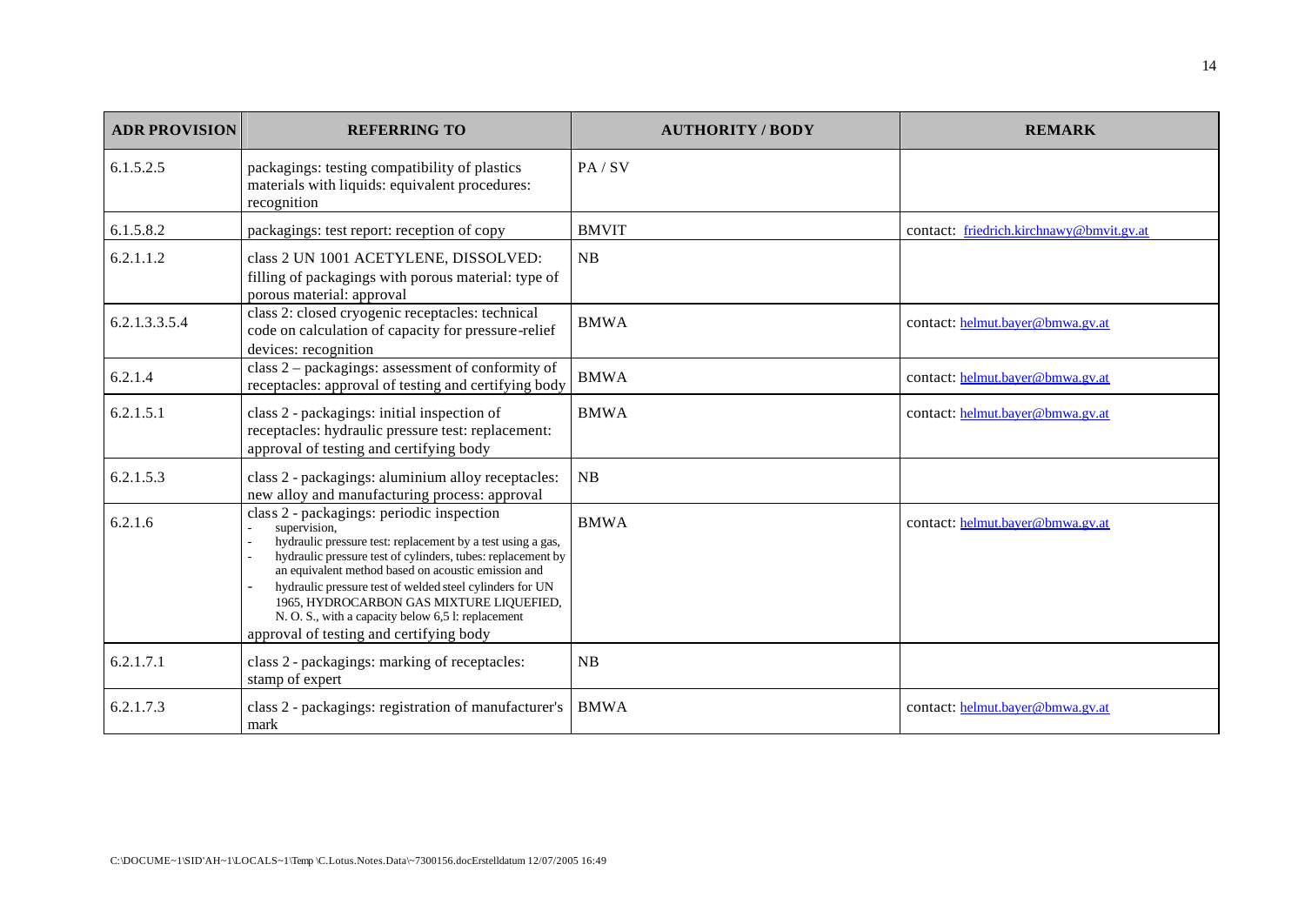| <b>ADR PROVISION</b> | <b>REFERRING TO</b>                                                                                                                                            | <b>AUTHORITY / BODY</b> | <b>REMARK</b>                    |
|----------------------|----------------------------------------------------------------------------------------------------------------------------------------------------------------|-------------------------|----------------------------------|
| 6.2.1.7.6            | class 2 - packagings: authorization of inspection<br>body                                                                                                      | <b>BMWA</b>             | contact: helmut.bayer@bmwa.gv.at |
| 6.2.1.7.7            | class2: acetylene cylinders: marking of date of most recent<br>periodic inspection and stamp of expert engraved on a ring<br>affixed to the cylinder: approval | <b>BMWA</b>             | contact: helmut.bayer@bmwa.gv.at |
| 6.2.3                | class 2 - packagings: receptacles not designed,<br>constructed and tested according to standards listed<br>in 6.2.2: recognition of a technical code:          | <b>BMWA</b>             | contact: helmut.bayer@bmwa.gv.at |
| 6.2.3.2.2            | class 2 - packagings: aluminium alloy receptacles:<br>additional test: approval                                                                                | NB                      |                                  |
| 6.2.5                | class 2: UN pressure receptacles: use of more<br>recently published versions of the standards:<br>approval                                                     | <b>BMWA</b>             | contact: helmut.bayer@bmwa.gv.at |
| 6.2.5.1.2            | class 2: UN pressure receptacles: pressure relief<br>devices: specification                                                                                    | <b>BMWA</b>             | contact: helmut.bayer@bmwa.gv.at |
| 6.2.5.2.1, Note 2    | class 2: UN pressure receptacles of composite<br>materials : extension of period of use                                                                        | <b>BMWA</b>             | contact: helmut.bayer@bmwa.gv.at |
| 6.2.5.6              | class 2: UN pressure receptacles: conformity<br>assessment system: approvals                                                                                   | <b>BMWA</b>             | contact: helmut.bayer@bmwa.gv.at |
| 6.2.5.7              | class 2: UN pressure receptacles: periodic<br>inspection and test: approval of bodies, registration<br>of signs                                                | <b>BMWA</b>             | contact: helmut.bayer@bmwa.gv.at |
| 6.2.5.8              | class 2: refillable UN pressure receptacles:<br>registration of inspection bodies and of<br>manufacturer's marks                                               | <b>BMWA</b>             | contact: helmut.bayer@bmwa.gv.at |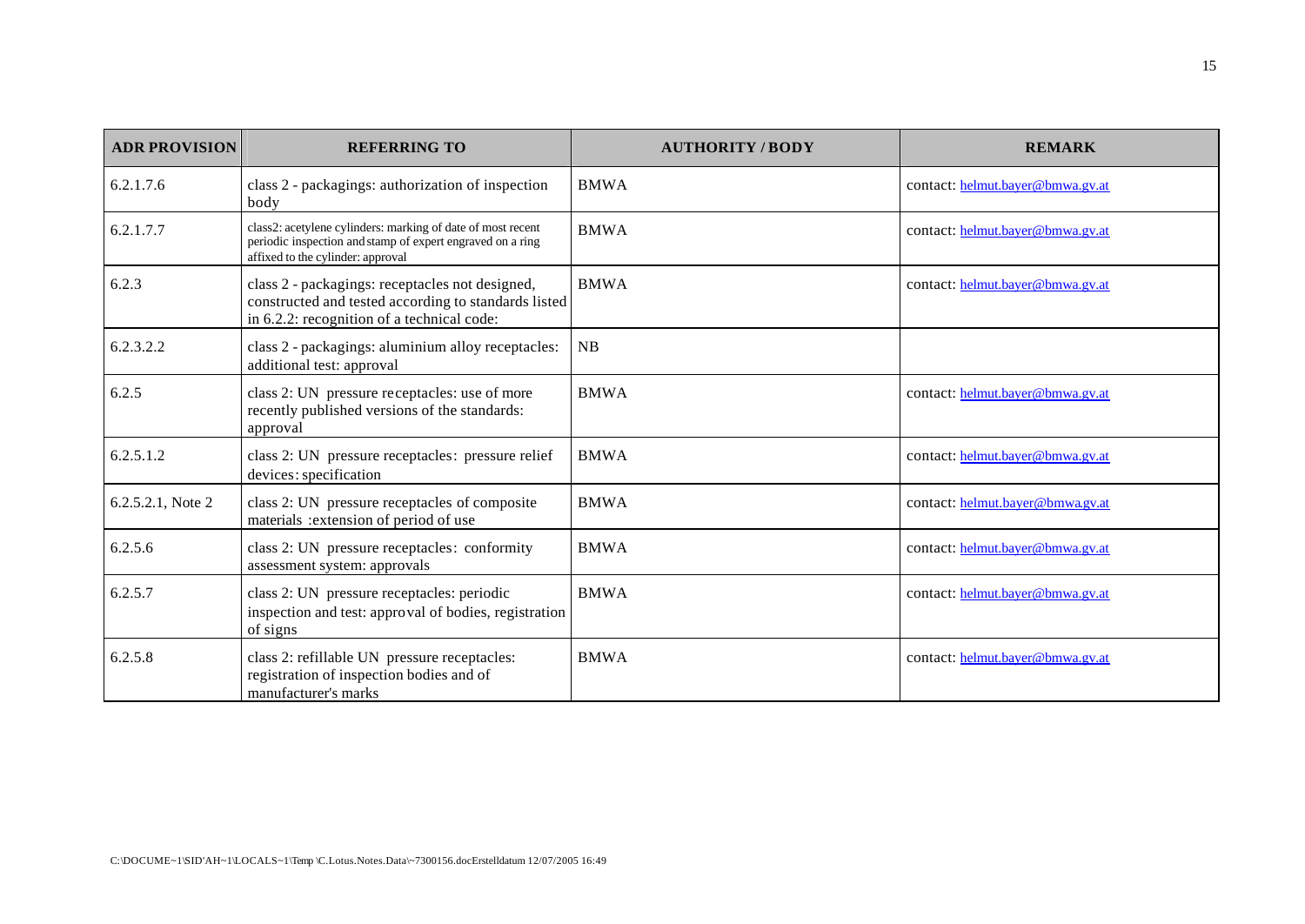| <b>ADR PROVISION</b> | <b>REFERRING TO</b>                                                                                                                                         | <b>AUTHORITY / BODY</b> | <b>REMARK</b>                                                          |
|----------------------|-------------------------------------------------------------------------------------------------------------------------------------------------------------|-------------------------|------------------------------------------------------------------------|
| 6.3.1.1              | class 6.2 - packagings: marking, specification of<br>other identification of the packaging than name of<br>the manufacturer                                 | PA/SV                   |                                                                        |
| 6.3.2.7              | class 6.2 - packagings: selective testing when<br>differing only in minor respects from a tested type:<br>permission                                        | see 6.1.5.1.5           |                                                                        |
| 6.3.3.2              | class 6.2 - packagings: test report: availability of a<br>copy                                                                                              | PA/SV                   |                                                                        |
| 6.4.6.4              | class 7 - uranium hexafluoride: packages designed<br>to requirements other than those given in ISO<br>7195:1993: approval of carriage                       | <b>BMVIT</b>            | legal provision: GGBG § 8<br>contact: friedrich.kirchnawy@bmvit.gv.at  |
| 6.4.7.6              | class 7 – Type A packages: design and manufacturing<br>techniques: approval of requirements                                                                 | PA/SV (class 7)         |                                                                        |
| 6.4.9                | class $7 - Type B (M)$ packages: conditions of<br>carriage other than those given in 6.4.7.5, 6.4.8.4,<br>6.4.8.5, and 6.4.8.8 to 6.4.8.15: approval        | <b>BMVIT</b>            | legal provision: GGBG § 8<br>contact: friedrich.kirchnawy@bmvit.gv.at  |
| 6.4.11.6             | class 7 – fissile material: packages designed for a<br>differing ambient temperature range: approval                                                        | PA/SV (class 7)         |                                                                        |
| 6.4.21.1             | class 7 - uranium hexafluoride: inspections:<br>approval of performance and certification                                                                   | PA / SV (class 7)       |                                                                        |
| 6.4.21.3             | class 7 - uranium hexafluoride: packagings which have<br>not been inspected within five-year period: programme<br>for examination before carriage: approval | PA / SV (class 7)       |                                                                        |
| 6.4.21.8             | class 7: uranium hexafluoride: marking: stamp of<br>expert                                                                                                  | PA/SV (class 7)         |                                                                        |
| 6.4.22               | class 7: package designs and materials: approvals                                                                                                           | <b>BMVIT</b>            | legal provision: GGBG § 5, contact:<br>friedrich.kirchnawy@bmvit.gv.at |
| 6.4.23               | class 7: packages designs, materials and<br>shipments: necessary information in the<br>application for approval                                             | see 5.1.5.3.1           |                                                                        |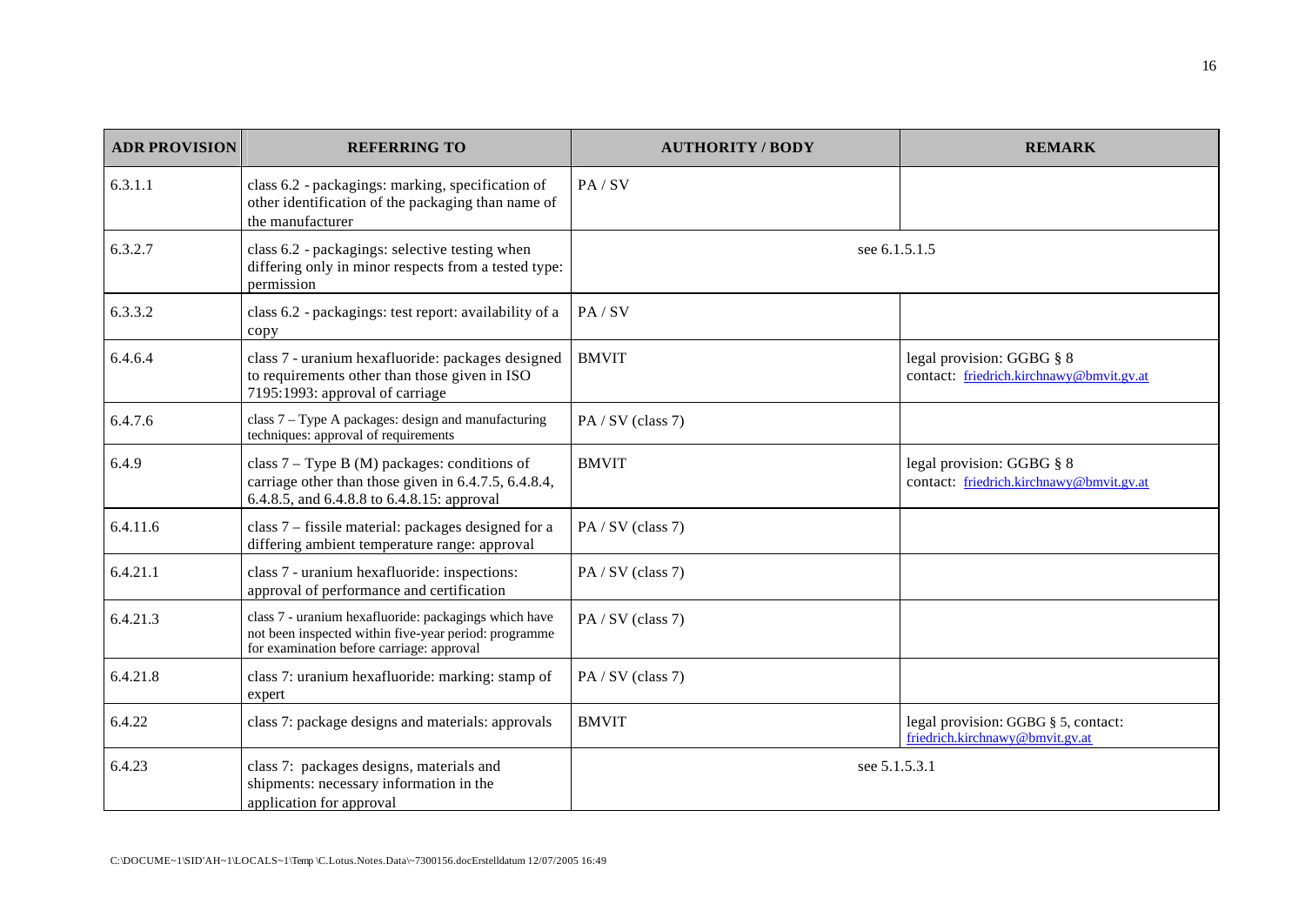| <b>ADR PROVISION</b> | <b>REFERRING TO</b>                                                                                                                        | <b>AUTHORITY / BODY</b>                                                                                  | <b>REMARK</b> |
|----------------------|--------------------------------------------------------------------------------------------------------------------------------------------|----------------------------------------------------------------------------------------------------------|---------------|
| 6.5.1.1.2            | IBCs and their service equipment "not conforming<br>strictly to the requirements in 6.5": approval                                         | not applicable in Austria (provisions to indefinite to offer a legal basis for approval by an authority) |               |
| 6.5.1.1.3            | IBCs: construction, equipment, testing, marking<br>and operation: acceptance                                                               | PA/SV                                                                                                    |               |
| 6.5.1.6.1            | IBCs: quality assurance programme for<br>manufacture and testing: approval                                                                 |                                                                                                          |               |
| 6.5.1.6.4            | IBCs: individual initial and periodic inspections<br>for metal, rigid plastics and composite IBCs                                          |                                                                                                          |               |
| 6.5.1.6.7            | IBCs: conformity of serially-produced IBCs with<br>the requirements of the design type tests: require<br>proof                             | PA/SV                                                                                                    |               |
| 6.5.2.1.1(f)         | IBCs: marking: other identification of the IBC<br>than name of the manufacturer: approval                                                  | PA/SV                                                                                                    |               |
| 6.5.2.2.3            |                                                                                                                                            | see 6.5.2.1.1 (f)                                                                                        |               |
| 6.5.2.2.4            |                                                                                                                                            |                                                                                                          |               |
| 6.5.4.1.1            | IBCs: testing of design types: establishment and<br>approval of procedures                                                                 | PA/SV                                                                                                    |               |
| 6.5.4.2.1            | IBCs: testing of design types: requirements for<br>carrying out of the design type tests                                                   | PA/SV                                                                                                    |               |
| 6.5.4.2.3            | IBCs: selective testing when differing only in<br>minor respects from a tested type: permission                                            | PA/SV                                                                                                    |               |
| 6.5.4.3.4            | IBCs: testing compatibility of plastics materials<br>with contained goods: recognition of equivalent<br>procedures                         | PA/SV                                                                                                    |               |
| 6.5.4.13.2           | IBCs: test report: availability of a copy                                                                                                  | PA/SV                                                                                                    |               |
| 6.5.4.14.1           | IBCs: Initial and periodic testing of individual<br>metal, rigid plastics and composite IBCs:<br>requirements for carrying out these tests |                                                                                                          |               |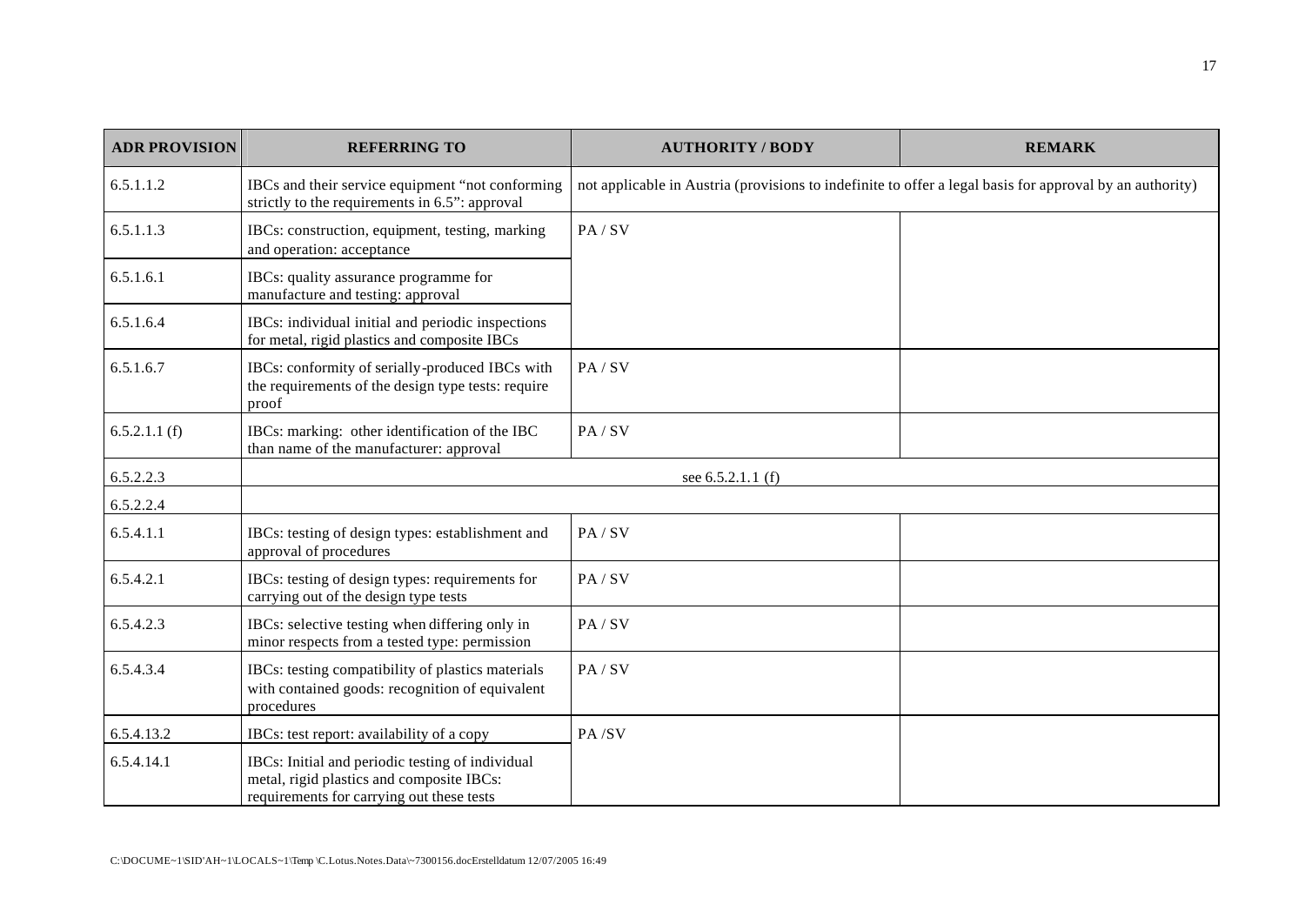| <b>ADR PROVISION</b> | <b>REFERRING TO</b>                                                                                                                    | <b>AUTHORITY / BODY</b> | <b>REMARK</b> |
|----------------------|----------------------------------------------------------------------------------------------------------------------------------------|-------------------------|---------------|
| 6.6.1.2              | large packagings: quality assurance programme for<br>manufacture and testing: approval                                                 | PA / SV                 |               |
| 6.6.1.3              | large packagings of differing specifications:<br>approval                                                                              | PA / SV                 |               |
| 6.6.3.1(f)           | large packagings marking: specification of other<br>identification of the large packaging than name of<br>the manufacturer: approval   | PA / SV                 |               |
| 6.6.5.1.1            | large packagings: testing of design types:<br>establishment and approval of procedures                                                 | PA / SV                 |               |
| 6.6.5.1.3            | large packagings: repetition of the testing of design PA / SV<br>types on production samples: establishment of<br>intervals            |                         |               |
| 6.6.5.1.5            | large packagings: selective testing when differing<br>only in minor respects from a tested type:<br>permission                         | PA / SV                 |               |
| 6.6.5.1.7            | large packagings: conformity of serially-produced<br>large packagings with the requirements of the<br>design type tests: require proof | PA / SV                 |               |
| 6.6.5.1.8            | large packagings: testing: performing several test<br>on one sample: approval                                                          | PA/SV                   |               |
| 6.6.5.4.3            | large packagings: test report: availability of copy                                                                                    | PA/SV                   |               |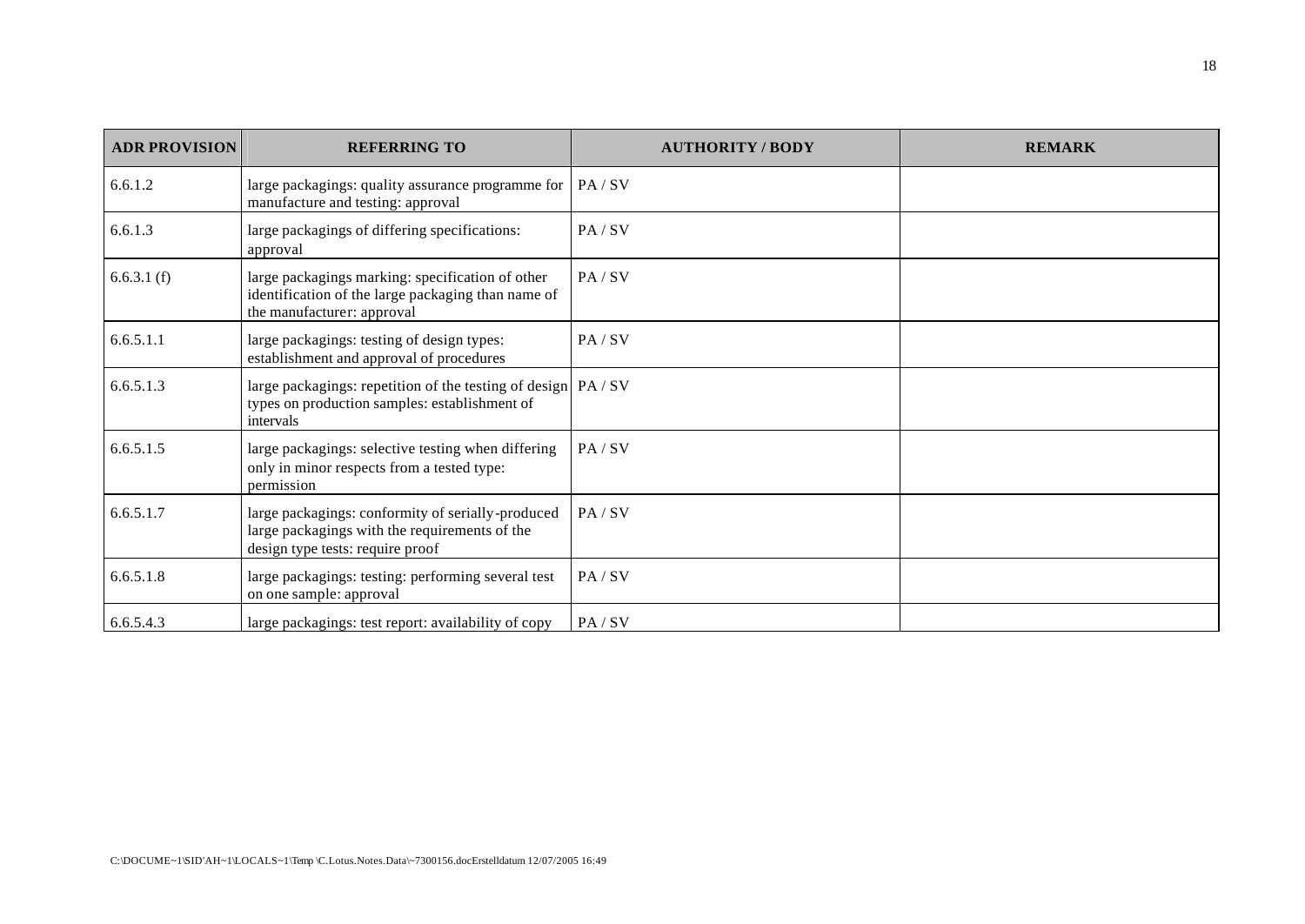| <b>ADR PROVISION</b> | <b>REFERRING TO</b>                                                                                                                                           | <b>AUTHORITY/BODY</b>                                                   | <b>REMARK</b>                            |
|----------------------|---------------------------------------------------------------------------------------------------------------------------------------------------------------|-------------------------------------------------------------------------|------------------------------------------|
| 6.7.1.2              | portable tanks: carriage under alternative<br>arrangement: approval                                                                                           |                                                                         | legal provision: GGBG § 10               |
| 6.7.1.3              | portable tanks: carriage of substances not assigned<br>a portable tank instruction: interim approval                                                          | <b>BMVIT</b>                                                            | contact: friedrich.kirchnawy@bmvit.gv.at |
| 6.7.2.1              | portable tanks: carriage under alternative<br>arrangement: approval                                                                                           |                                                                         |                                          |
| 6.7.2.2.1            | portable tanks for cl. 3 to 9: design / construction<br>in accordance with the requirements of a pressure<br>vessel code: recognition of pressure vessel code | BMVIT and BMWA (where filling / emptying<br>under pressure is intended) |                                          |
| 6.7.2.2.1            | portable tanks for cl. 3 to 9: use of aluminium as a<br>construction material: approval                                                                       | PA/SV                                                                   |                                          |
| 6.7.2.2.10           | portable tanks for cl. 3 to 9: shells with vacuum<br>relief device used for certain solids to be designed<br>for lower external pressure: approval            | PA/SV                                                                   |                                          |
| 6.7.2.2.14           | portable tanks for cl. 3 to 9 construction: value of<br>yield strength / proof strength for metal for which<br>no material standard exists: approval of value | PA/SV                                                                   |                                          |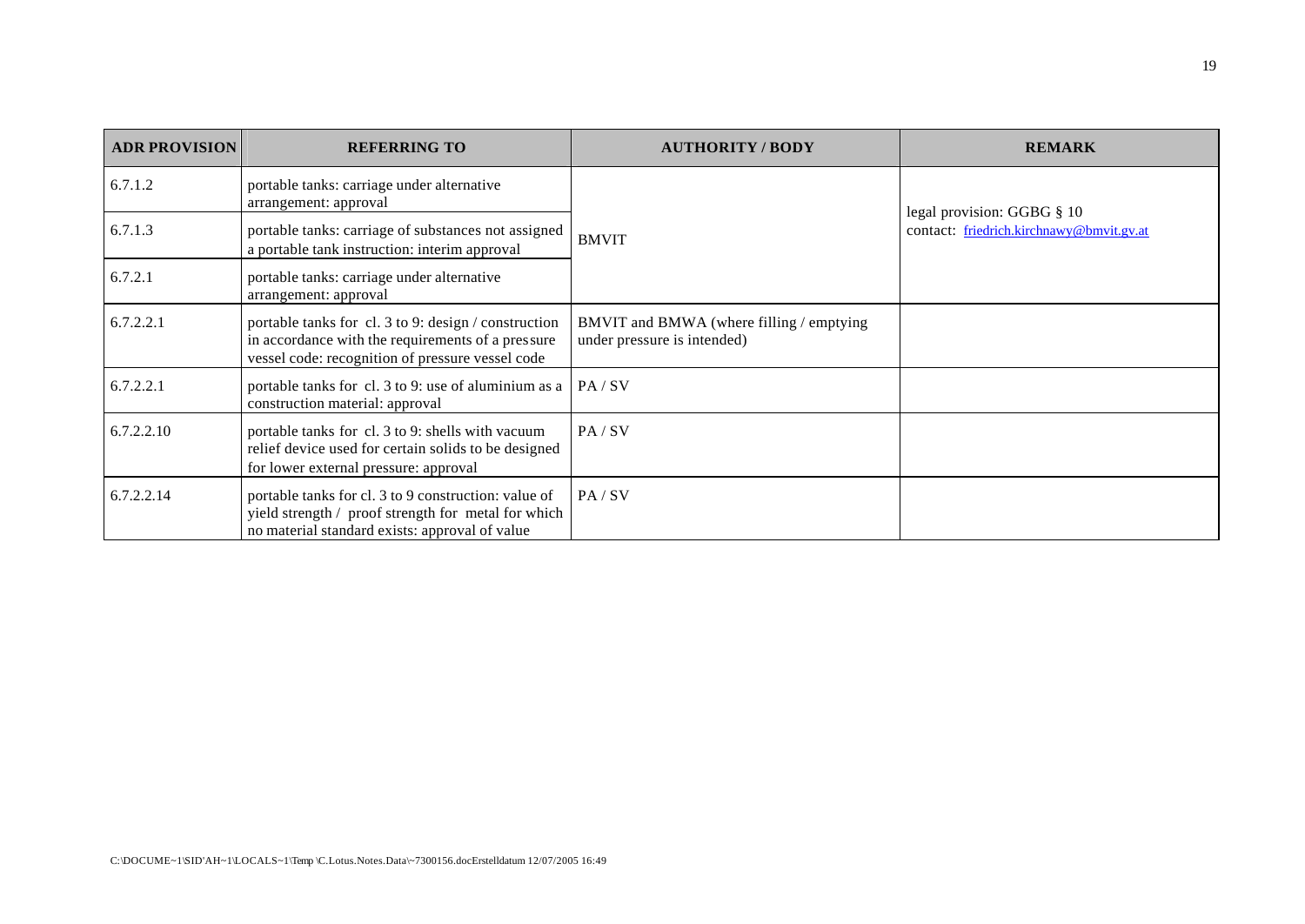| <b>ADR PROVISION</b> | <b>REFERRING TO</b>                                                                                                                                      | <b>AUTHORITY/BODY</b> | <b>REMARK</b> |
|----------------------|----------------------------------------------------------------------------------------------------------------------------------------------------------|-----------------------|---------------|
| 6.7.2.3.1            | portable tanks for cl. 3 to 9: shell design stress-<br>analysis: other methods of stress-analysis than by<br>resistance strain gauges: approval          | PA/SV                 |               |
| 6.7.2.3.3.1          | portable tanks for cl. 3 to 9 design criteria: values<br>of Re and Rm used for a metal for which no<br>material standard exists: approval                | PA / SV               |               |
| 6.7.2.4.3            | portable tanks for cl. 3 to 9: reduced minimum<br>shell thickness: approval                                                                              | PA/SV                 |               |
| 6.7.2.6.2            | portable tanks for cl. 3 to 9: design of equipment<br>with not less than two serially fitted and mutually<br>independent shut-off devices: approval      | PA/SV                 |               |
| 6.7.2.6.3            | portable tanks for cl. 3 to 9: design of equipment<br>with not less than three serially fitted and mutually<br>independent shut-off devices: approval    | PA / SV               |               |
| 6.7.2.6.4            | portable tanks for cl. 3 to 9 with lined shells:<br>replacement of internal stop-valve by an additional<br>external stop-valve: approval of manufacturer | PA/SV                 |               |
| 6.7.2.7.1            | portable tanks for cl. 3 to 9: pressure relief devices:   PA / SV<br>approval of design, construction and marking                                        |                       |               |
| 6.7.2.8.3            | portable tank instructions requiring an approved<br>pressure relief device: approval                                                                     | PA/SV                 |               |
| 6.7.2.10.1           | portable tanks for elevated temperature substances:<br>approval of fusible elements                                                                      | PA / SV               |               |
| 6.7.2.12.2.4         | portable tanks for cl. 3 to 9: pressure relief devices:   PA / SV<br>insulation systems, used for the purpose of<br>reducing venting capacity: approval  |                       |               |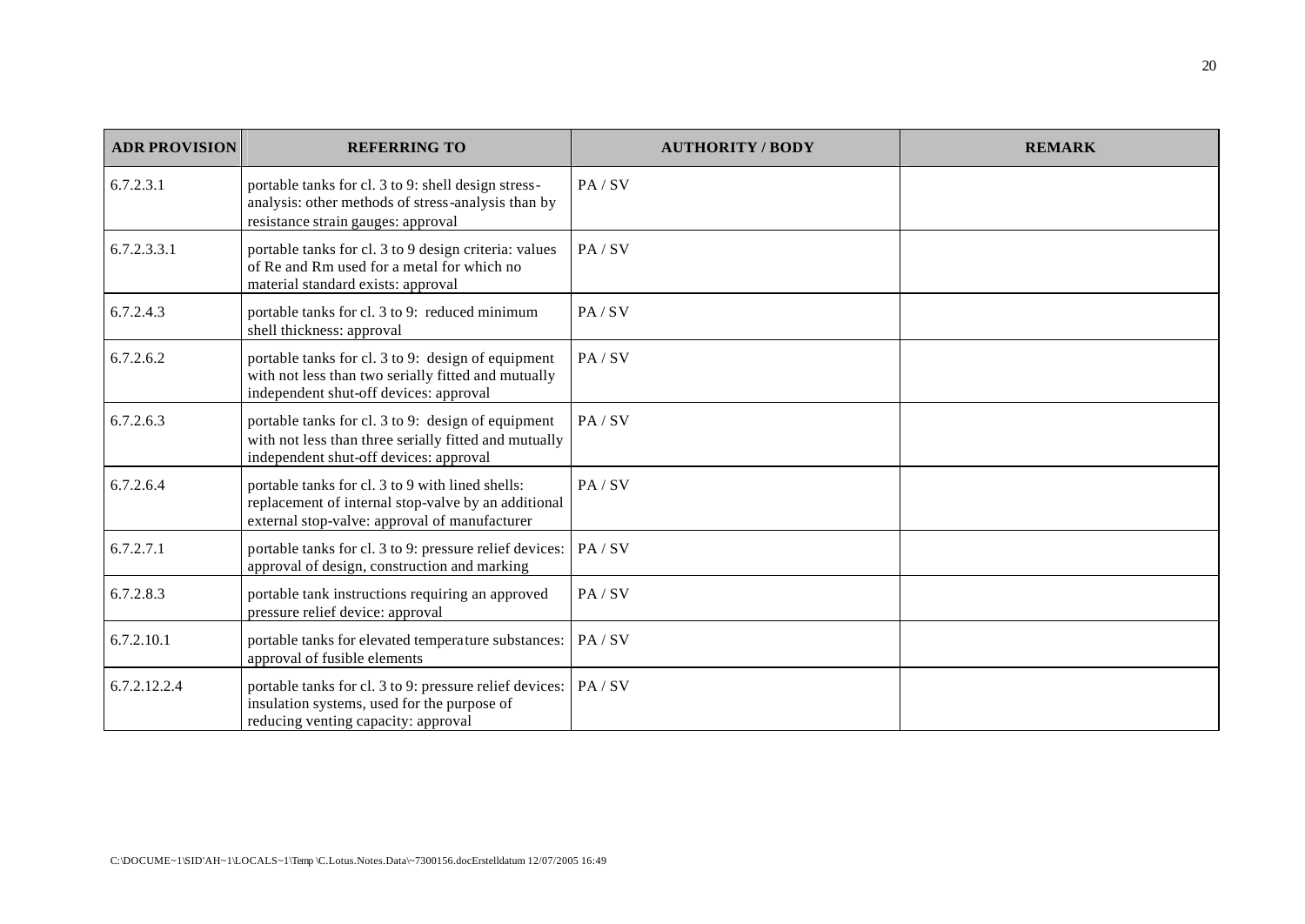| <b>ADR PROVISION</b> | <b>REFERRING TO</b>                                                                                                                                                                                                                                       | <b>AUTHORITY / BODY</b> | <b>REMARK</b>                                                          |
|----------------------|-----------------------------------------------------------------------------------------------------------------------------------------------------------------------------------------------------------------------------------------------------------|-------------------------|------------------------------------------------------------------------|
| 6.7.2.18.1           | portable tanks for cl. 3 to 9: issue of design<br>approval certificate                                                                                                                                                                                    | PA/SV                   |                                                                        |
| 6.7.2.19.5           | portable tanks for single substance: 2.5 y. internal<br>examination: waiving or substitution by other test<br>methods or inspection procedures: specification                                                                                             | PA / SV                 |                                                                        |
| $6.7.2.19.6$ (b)     | portable tanks for cl. 3 to 9: carriage after date of<br>expiry of last periodic test / inspection in order to<br>allow the return of dangerous goods (or residues)<br>for proper disposal or recycling: approval of<br>differing period beyond that date | <b>BMVIT</b>            | legal provision: GGBG § 10<br>contact: friedrich.kirchnawy@bmvit.gv.at |
| 6.7.2.19.9           | portable tanks for cl. 3 to 9: performance or<br>witnessing of the inspections and tests in<br>6.7.2.19.1, 6.7.2.19.3, 6.7.2.19.4, 6.7.2.19.5 and<br>6.7.2.19.7: approval of expert                                                                       | PA/SV                   |                                                                        |
| 6.7.2.19.10          | portable tanks for cl. 3 to 9: cutting, burning or<br>welding operations having been effected on the<br>shell: approval                                                                                                                                   | PA / SV                 |                                                                        |
| 6.7.2.20.1           | portable tanks for cl. 3 to 9: marking                                                                                                                                                                                                                    | PA/SV                   |                                                                        |
| 6.7.3.1              | portable tanks for non-refrigerated liquefied gases:<br>alternative arrangements: approval                                                                                                                                                                | <b>BMWA</b>             | contact: helmut.bayer@bmwa.gv.at                                       |
| 6.7.3.2.1            | portable tanks for non-refrigerated liquefied gases:<br>design and construction in accordance with the<br>requirements of a pressure vessel code: recognition<br>of pressure vessel code                                                                  | <b>BMWA</b>             | contact: helmut.bayer@bmwa.gv.at                                       |
| 6.7.3.2.11           | portable tanks for non-refrigerated liquefied gases:<br>construction: value of yield strength or proof<br>strength used for a metal for which no material<br>standard exists: approval                                                                    | <b>NB</b>               |                                                                        |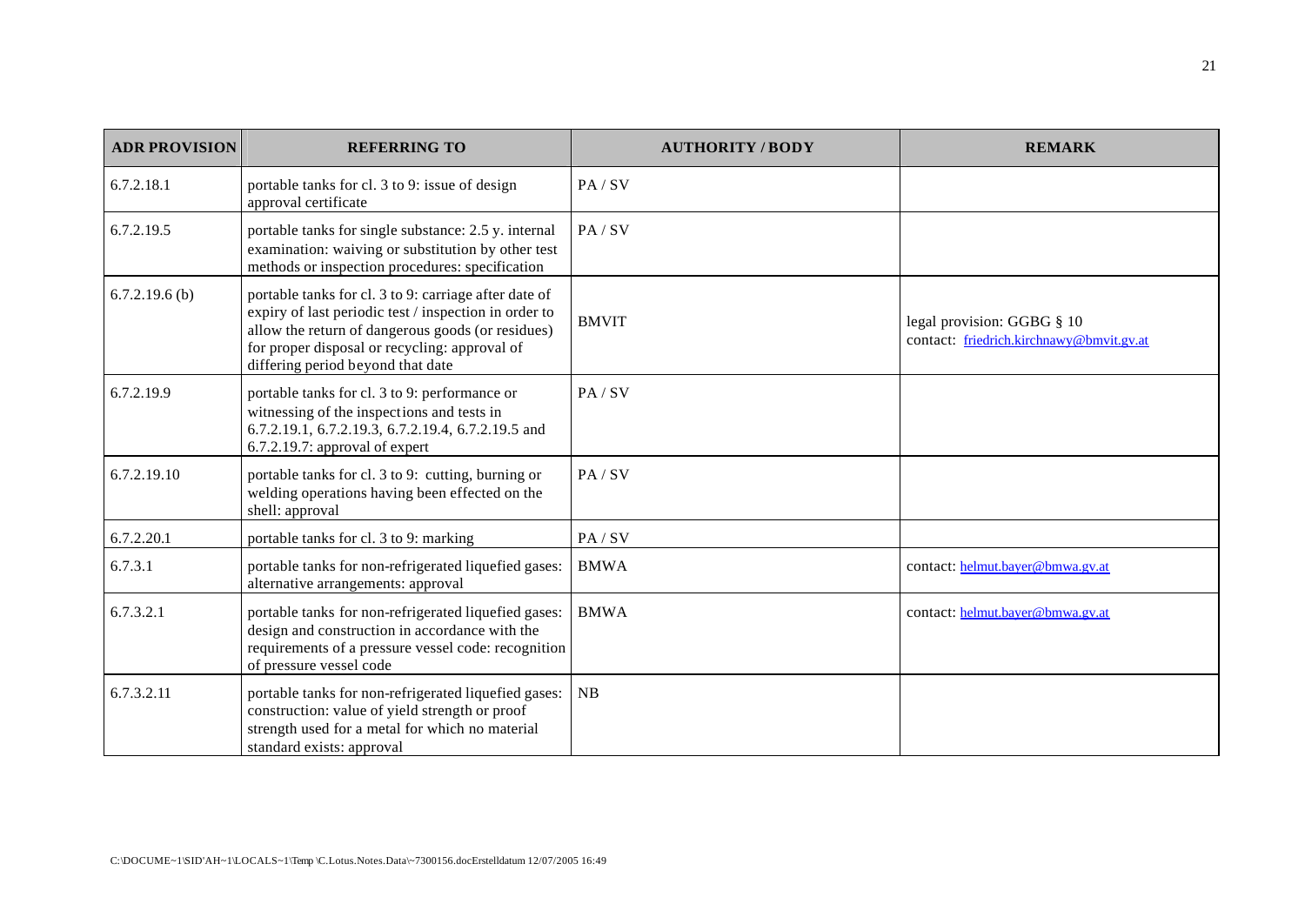| <b>ADR PROVISION</b> | <b>REFERRING TO</b>                                                                                                                                                                                                                                                                | <b>AUTHORITY / BODY</b> | <b>REMARK</b>                                                          |
|----------------------|------------------------------------------------------------------------------------------------------------------------------------------------------------------------------------------------------------------------------------------------------------------------------------|-------------------------|------------------------------------------------------------------------|
| 6.7.3.3.3.1          | portable tanks for non-refrigerated liquefied gases:<br>design criteria: values of Re and Rm for a metal<br>for which no material standard exists: approval                                                                                                                        | NB                      |                                                                        |
| 6.7.3.7.3            | portable tanks for non-refrigerated liquefied gases:<br>pressure-relief devices: approval                                                                                                                                                                                          | NB                      |                                                                        |
| 6.7.3.8.1.2          | portable tanks for non-refrigerated liquefied gases:<br>pressure relief devices: insulation systems, used<br>for the purpose of reducing venting capacity:<br>approval                                                                                                             | NB                      |                                                                        |
| 6.7.3.14.1           | portable tanks for non-refrigerated liquefied gases:<br>issue of design approval certificate                                                                                                                                                                                       | NB                      |                                                                        |
| 6.7.3.15.3           | portable tanks for non-refrigerated liquefied gases:<br>initial inspection and test: pressure test other than<br>as a hydraulic test: approval                                                                                                                                     | NB                      |                                                                        |
| 6.7.3.15.5           | portable tanks for a single non-refrigerated<br>liquefied gas: 2.5 year internal examination:<br>waiving or substitution by other test methods or<br>inspection procedures: specification                                                                                          | NB                      |                                                                        |
| 6.7.3.15.6           | portable tanks for non-refrigerated liquefied gases:<br>carriage after date of expiry of last periodic test /<br>inspection in order to allow the return of dangerous<br>goods (or residues) for proper disposal or<br>recycling: approval of differing period beyond that<br>date | <b>BMVIT</b>            | legal provision: GGBG § 10<br>contact: friedrich.kirchnawy@bmvit.gv.at |
| 6.7.3.15.9           | portable tanks for non-refrigerated liquefied gases:<br>performance or witnessing of the inspections and<br>tests in 6.7.3.15.1, 6.7.3.15.3, 6.7.3.15.4, 6.7.3.15.5<br>and 6.7.3.15.7: approval of expert                                                                          | NB                      |                                                                        |
| 6.7.3.15.10          | portable tanks for non-refrigerated liquefied gases:<br>cutting, burning or welding operations having been<br>effected on the shell: approval                                                                                                                                      | NB                      |                                                                        |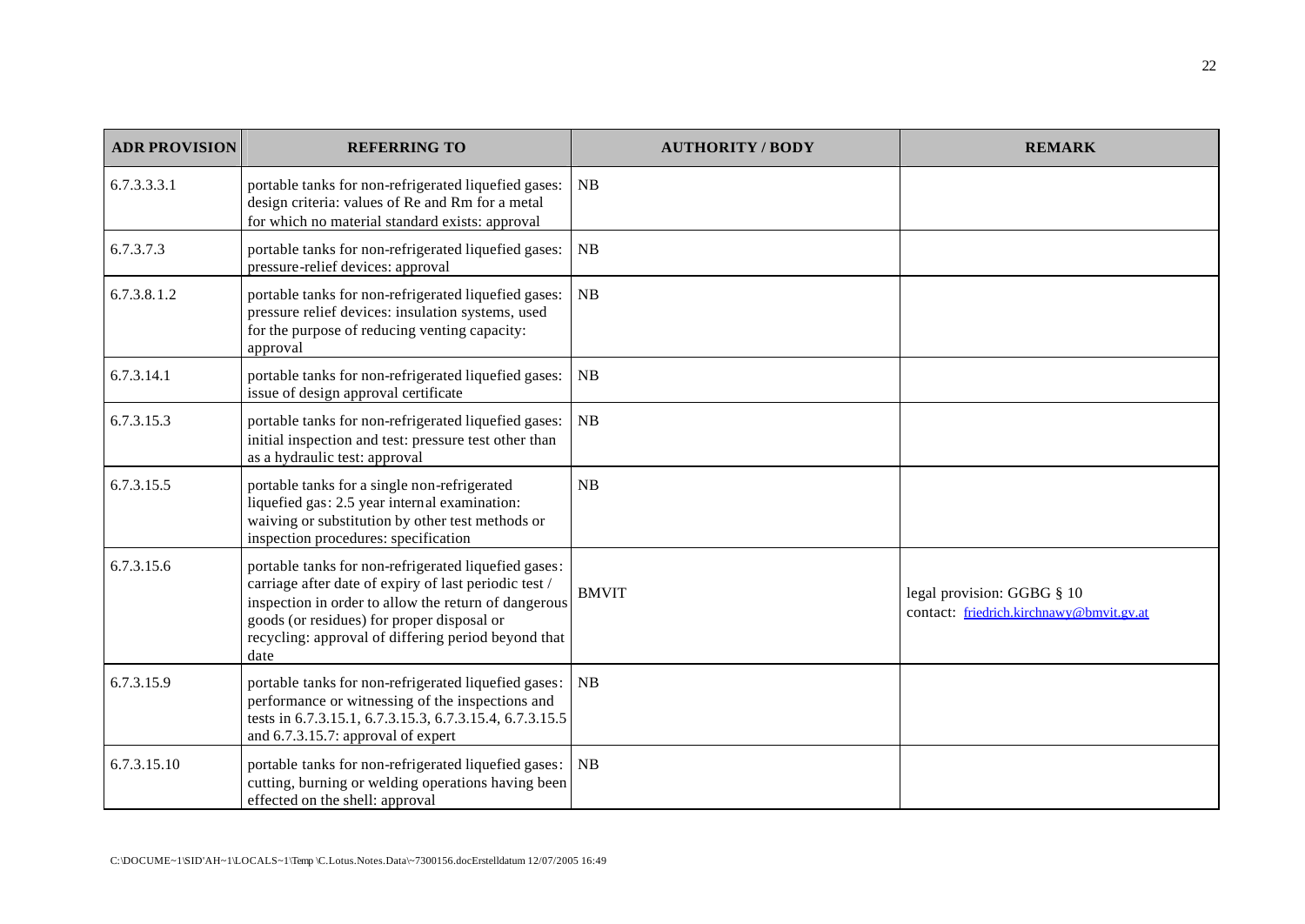| <b>ADR PROVISION</b> | <b>REFERRING TO</b>                                                                                                                                                                  | <b>AUTHORITY / BODY</b> | <b>REMARK</b>                    |
|----------------------|--------------------------------------------------------------------------------------------------------------------------------------------------------------------------------------|-------------------------|----------------------------------|
| 6.7.3.16.1           | portable tanks for non-refrigerated liquefied gases:<br>marking                                                                                                                      | <b>NB</b>               |                                  |
| 6.7.4.1              | portable tanks for refrigerated liquefied gases:<br>alternative arrangements: approval                                                                                               | <b>BMWA</b>             | contact: helmut.bayer@bmwa.gv.at |
| 6.7.4.2.1            | portable tanks for refrigerated liquefied gases:<br>design and construction in accordance with the<br>requirements of a pressure vessel code: recognition<br>of pressure vessel code | <b>BMWA</b>             | contact: helmut.bayer@bmwa.gv.at |
| 6.7.4.2.8.1          | portable tanks for refrigerated liquefied gases:<br>determination of reference holding time: method:<br>recognition                                                                  | <b>BMWA</b>             | contact: helmut.bayer@bmwa.gv.at |
| 6.7.4.2.8.2          | portable tanks for refrigerated liquefied gases:<br>determination of effectiveness of insulation<br>system: type testing procedure: recognition                                      | NB                      |                                  |
| 6.7.4.2.14           | portable tanks for refrigerated liquefied gases:<br>construction: value of yield strength or proof<br>strength used for a metal for which no material<br>standard exists: approval   | NB                      |                                  |
| 6.7.4.3.3.1          | portable tanks for refrigerated liquefied gases:<br>design criteria: values of Re and Rm for a metal<br>for which no material standard exists: approval                              | NB                      |                                  |
| 6.7.4.5.10           | portable tanks for refrigerated liquefied gases:<br>service equipment: piping: method of attaching the<br>closure to the connection of the first closure of any<br>outlet: approval  | NB                      |                                  |
| 6.7.4.6.4            | portable tanks for refrigerated liquefied gases:<br>pressure-relief devices: approval                                                                                                | NB                      |                                  |
| 6.7.4.7.4            | portable tanks for refrigerated liquefied gases:<br>technical code for the calculation of the required<br>capacity of the relief devices: recognition                                | NB                      |                                  |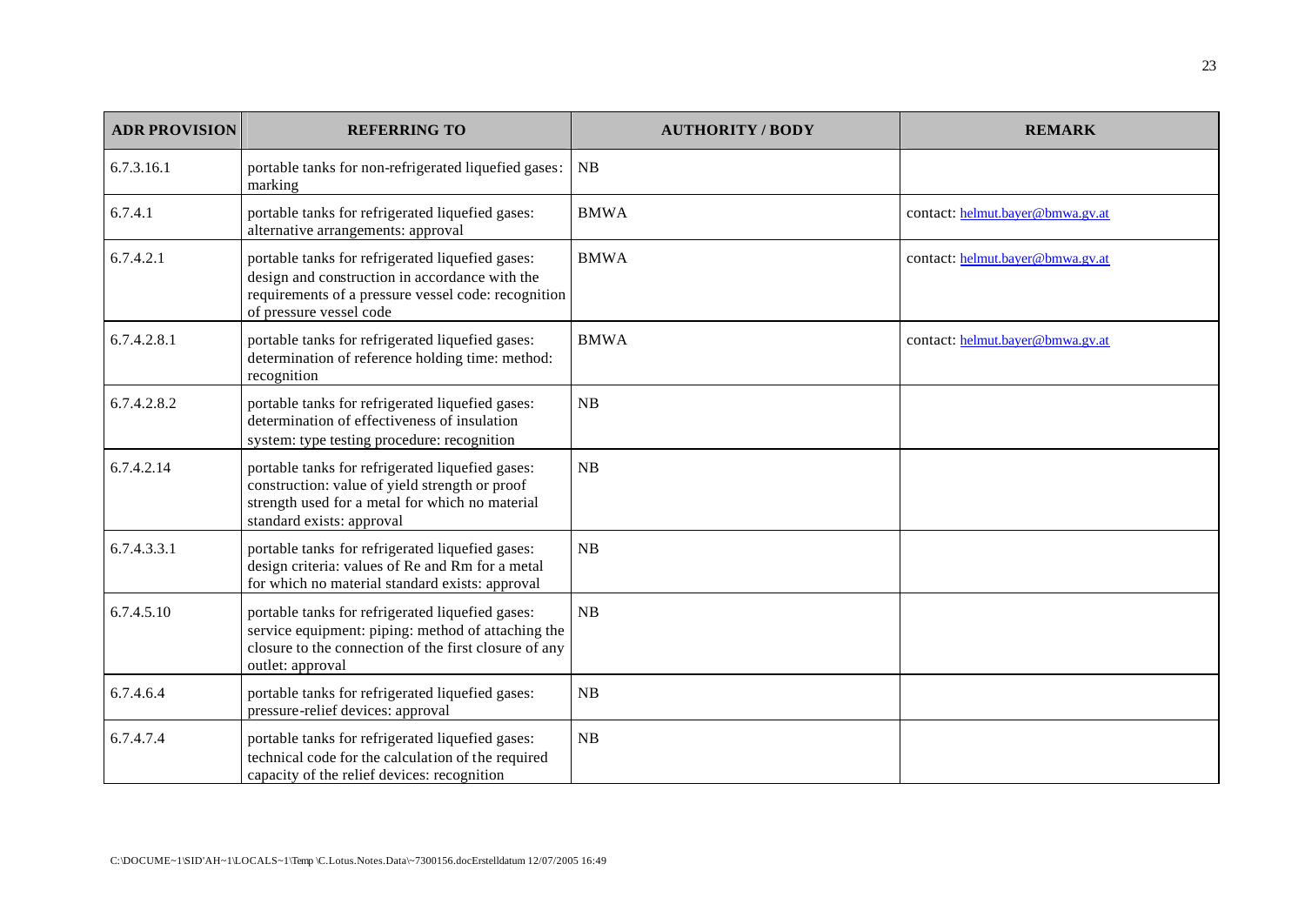| <b>ADR PROVISION</b> | <b>REFERRING TO</b>                                                                                                                                                                                                                                                            | <b>AUTHORITY / BODY</b> | <b>REMARK</b>                                                          |
|----------------------|--------------------------------------------------------------------------------------------------------------------------------------------------------------------------------------------------------------------------------------------------------------------------------|-------------------------|------------------------------------------------------------------------|
| 6.7.4.13.1           | portable tanks for refrigerated liquefied gases:<br>issue of design approval certificate                                                                                                                                                                                       | <b>NB</b>               |                                                                        |
| 6.7.4.14.3           | portable tanks for refrigerated liquefied gases:<br>initial inspection and test: pressure test other than<br>as a hydraulic test: approval                                                                                                                                     | NB                      |                                                                        |
| 6.7.4.14.6           | portable tanks for refrigerated liquefied gases:<br>carriage after date of expiry of last periodic test /<br>inspection in order to allow the return of dangerous<br>goods (or residues) for proper disposal or<br>recycling: approval of differing period beyond that<br>date | <b>BMVIT</b>            | legal provision: GGBG § 10<br>contact: friedrich.kirchnawy@bmvit.gv.at |
| 6.7.4.14.10          | portable tanks for refrigerated liquefied gases:<br>performance or witnessing of the inspections and<br>tests in 6.7.4.14.1, 6.7.4.14.3, 6.7.4.14.4, 6.7.4.14.5<br>and 6.7.4.14.7: approval of expert                                                                          | NB                      |                                                                        |
| 6.7.4.14.11          | portable tanks for refrigerated liquefied gases:<br>cutting, burning or welding operations having been<br>effected on the shell: approval                                                                                                                                      | NB                      |                                                                        |
| 6.7.4.15.1           | portable tanks for refrigerated liquefied gases:<br>marking                                                                                                                                                                                                                    | NB                      |                                                                        |
| 6.7.5.1              | UN MEGC for non-refrigerated gases: alternative<br>arrangements: approval                                                                                                                                                                                                      | <b>BMWA</b>             | contact: helmut.bayer@bmwa.gv.at                                       |
| 6.7.5.2.9            | UN MEGC for non-refrigerated gases: technical<br>code specifying maximum values for the stress at<br>the most severely stressed point of the elements:<br>recognition or approval                                                                                              | <b>BMWA</b>             | contact: helmut.bayer@bmwa.gv.at                                       |
| 6.7.5.4              | UN MEGC for non-refrigerated gases: pressure-<br>relief devices: approval                                                                                                                                                                                                      | NB                      |                                                                        |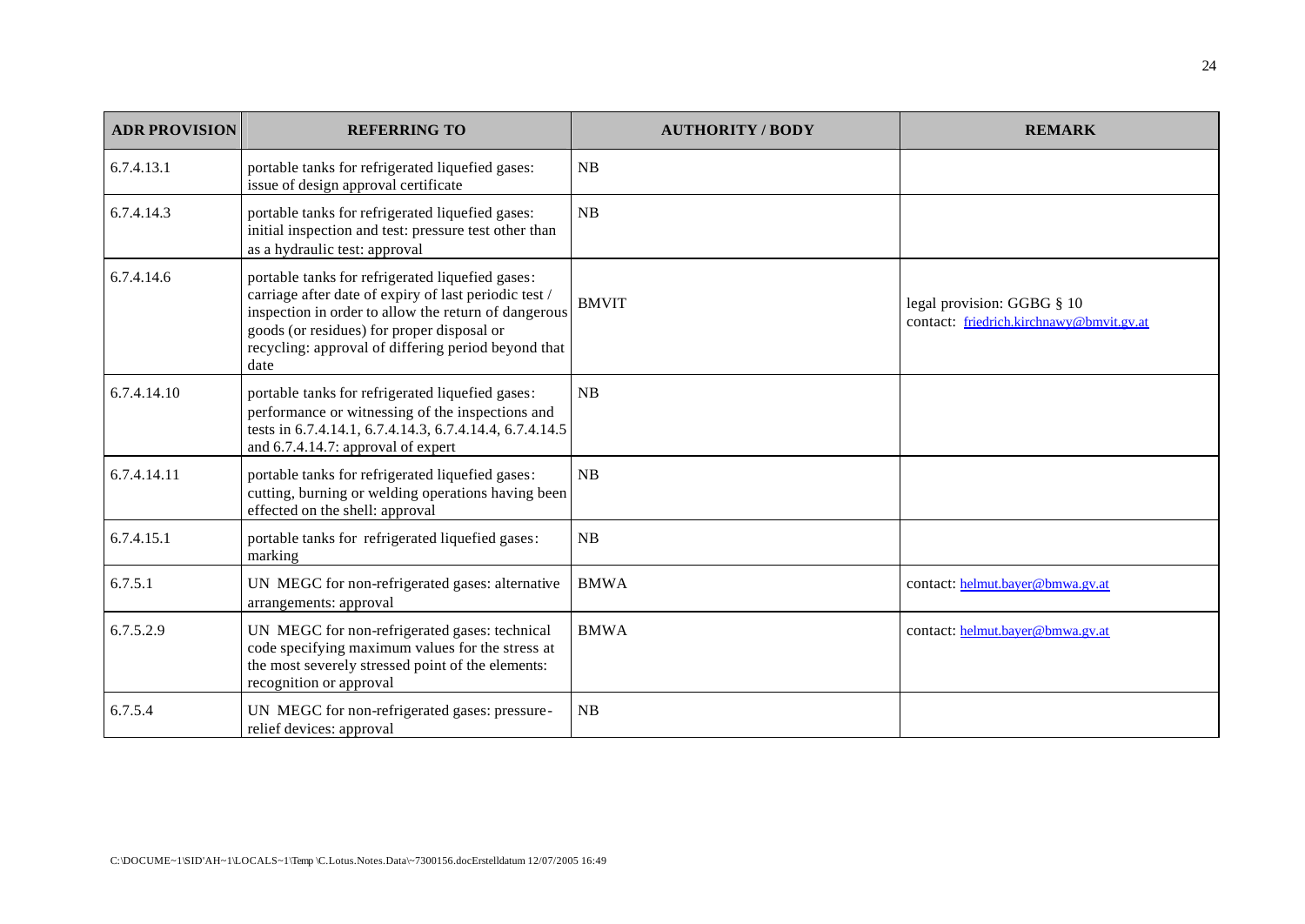| <b>ADR PROVISION</b> | <b>REFERRING TO</b>                                                                                                                                                      | <b>AUTHORITY/BODY</b> | <b>REMARK</b>                            |
|----------------------|--------------------------------------------------------------------------------------------------------------------------------------------------------------------------|-----------------------|------------------------------------------|
| 6.7.5.11.1           | UN MEGC for non-refrigerated gases: issue of<br>design approval certificate                                                                                              | NB                    |                                          |
| 6.7.5.12.3           | UN MEGC for non-refrigerated gases: hydraulic<br>pressure test: replacement: approval                                                                                    | NB                    |                                          |
| 6.7.5.12.7           | UN MEGC for non-refrigerated gases: inspections<br>and test: authorization of body                                                                                       | <b>BMWA</b>           |                                          |
| 6.8.2.1.4            | ADR - tanks: design and construction of shells in<br>accordance with the requirements of a technical<br>code: recognition of code                                        | <b>BMVIT</b>          | contact: friedrich.kirchnawy@bmvit.gv.at |
| 6.8.2.1.16           | ADR-tanks: construction: materials for shells:<br>values of Re and Rm used for a metal or alloy for<br>which no material standard exists: approval                       | PA/SV                 |                                          |
| 6.8.2.1.19           | ADR-tanks with: protection against damage<br>according to 6.8.2.1.20: reduced minimum shell<br>thickness: approval                                                       | PA/SV                 |                                          |
| 6.8.2.1.20           | ADR-fixed tanks (tank vehicles) and demountable<br>tanks for powdery or granular substances built<br>after $1/1/90$ : measures of protection against<br>damage: approval | PA/SV                 |                                          |
| 6.8.2.1.23           | ADR – tanks: construction: welding operations:<br>manufacturer's qualification: recognition and<br>inspection                                                            | PA/SV                 |                                          |
| 6.8.2.2.2            | ADR – tanks of codes C.: equipment: cleaning<br>openings in lower part of the shell: approval of<br>design                                                               | PA / SV               |                                          |
| 6.8.2.2.10           | ADR – tanks "hermetically closed": arrangement<br>of bursting disc and safety valve: approval                                                                            | PA / SV               |                                          |
| 6.8.2.3.1            | ADR – tanks: type approval: issue of certificate                                                                                                                         | PA / SV               |                                          |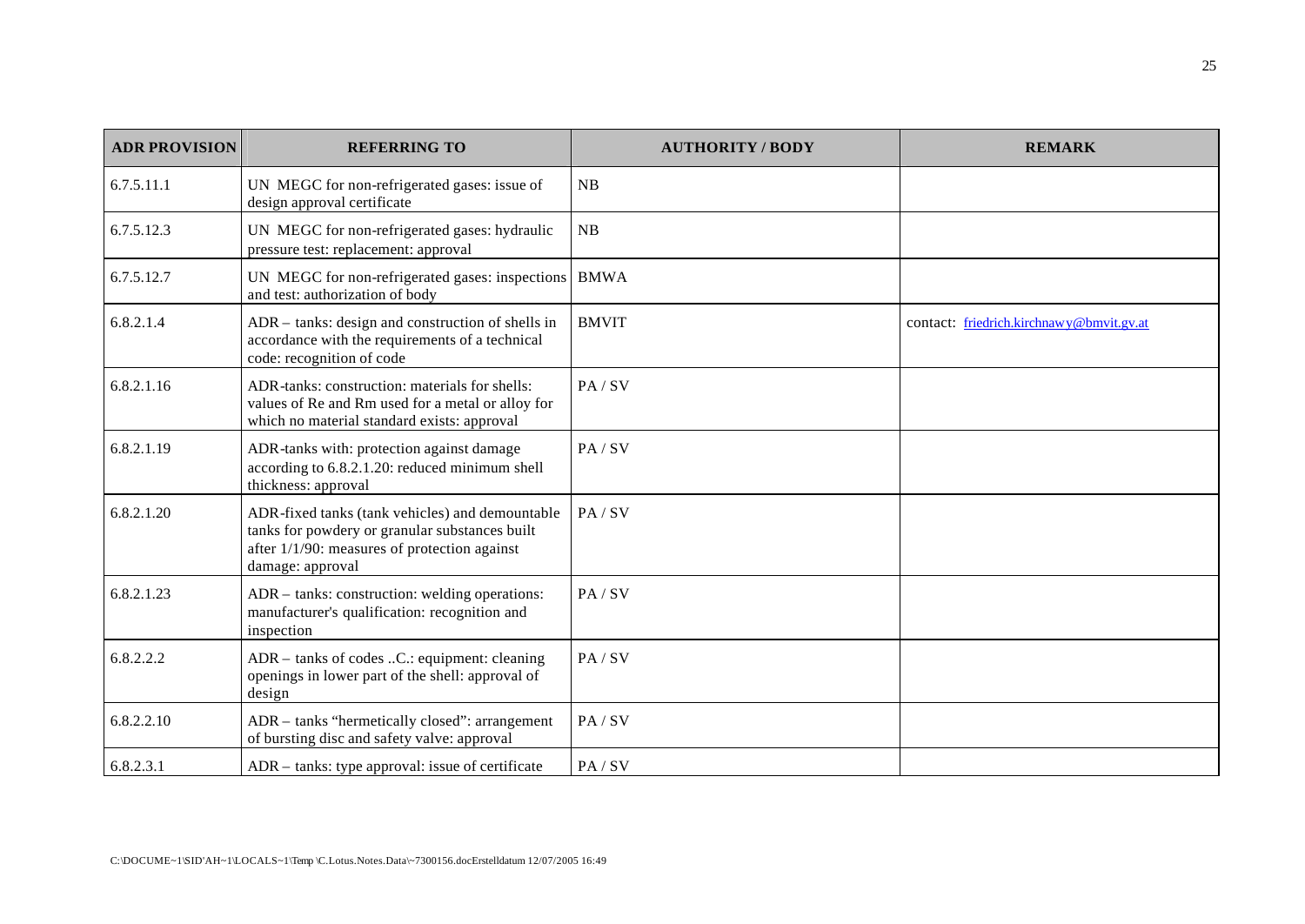| <b>ADR PROVISION</b>       | <b>REFERRING TO</b>                                                                                                                                                                                   | <b>AUTHORITY/BODY</b> | <b>REMARK</b>                            |
|----------------------------|-------------------------------------------------------------------------------------------------------------------------------------------------------------------------------------------------------|-----------------------|------------------------------------------|
| 6.8.2.4.1 and<br>6.8.2.4.2 | ADR - tanks: initial and periodic inspections:<br>hydraulic pressure test: replacement: approval                                                                                                      | PA / SV               |                                          |
| 6.8.2.4.5                  | ADR - tanks: tests, inspections and checks:<br>operations and certification of their results                                                                                                          | PA / SV               |                                          |
| 6.8.2.5.1                  | ADR – tanks: marking: stamp of expert                                                                                                                                                                 | PA/SV                 |                                          |
| 6.8.2.7                    | ADR - tanks: not designed, constructed and tested in<br>accordance with the standards set out in 6.8.2.6 but in<br>accordance with requirements of a technical code:<br>recognition of code           | <b>BMVIT</b>          | contact: friedrich.kirchnawy@bmvit.gv.at |
| 6.8.3.2.16                 | ADR – tanks for liquefied gases having boiling<br>point below -182° C at atmospheric pressure,<br>vacuum insulated: means of attachment: plastics<br>substances between shell and sheathing: approval | <b>NB</b>             |                                          |
| 6.8.3.2.26                 | ADR – battery vehicles or MEGCs for toxic gases:<br>arrangement of bursting discs and safety valves:<br>approval                                                                                      | <b>NB</b>             |                                          |
| 6.8.3.4.4                  | ADR – tanks for compressed gases filled by mass,<br>liquefied gases or gases dissolved under pressure:                                                                                                | NB                    |                                          |
|                            | determination of capacity of the shell:<br>supervision                                                                                                                                                |                       |                                          |
|                            | prescription of the maximum filling masses<br>$\overline{\phantom{0}}$<br>allowed in accordance with packing<br>instruction P200 or P203 in 4.1.4.1 as well as<br>4.3.3.2.2 and 4.3.3.2.3             |                       |                                          |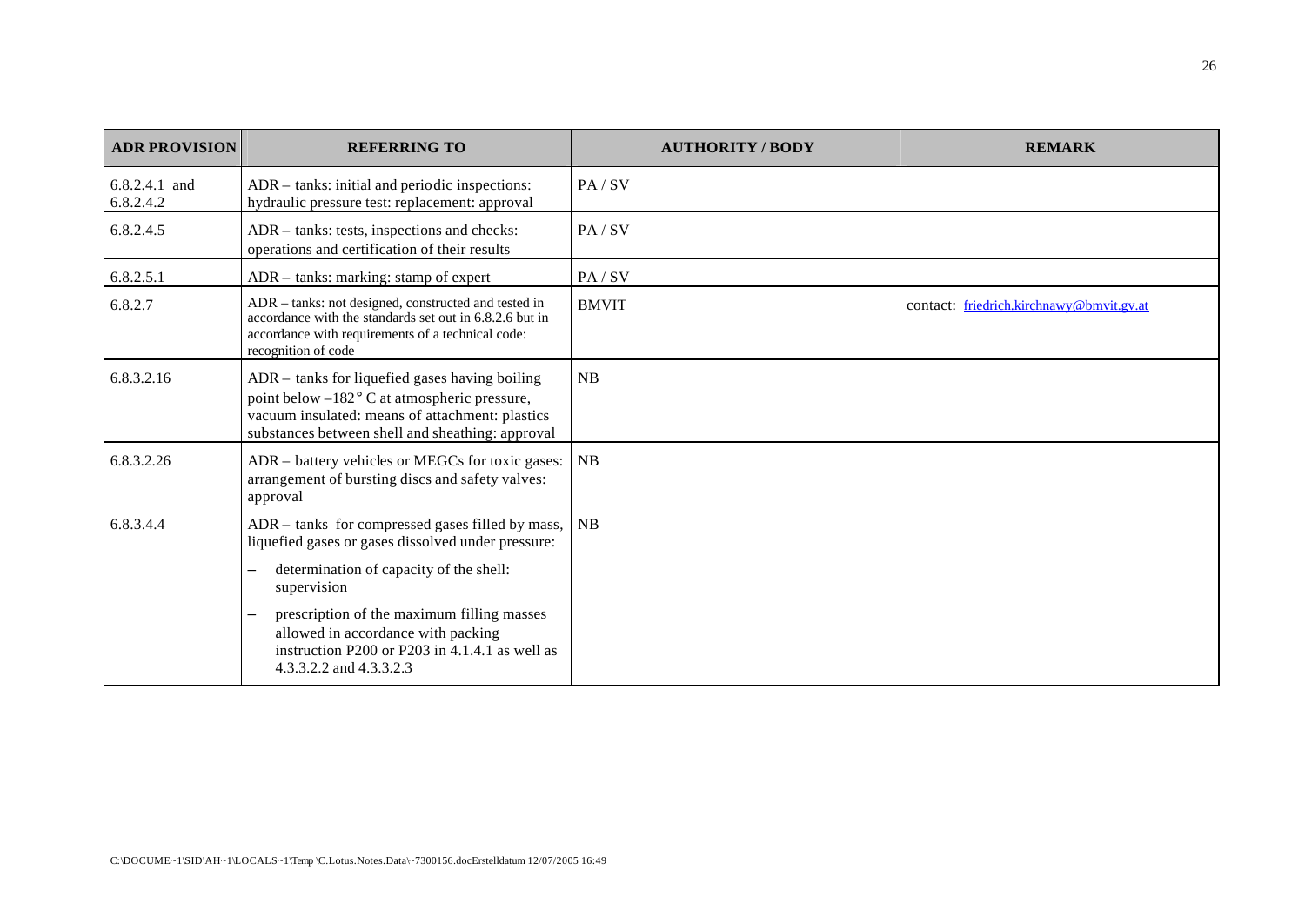| <b>ADR PROVISION</b>         | <b>REFERRING TO</b>                                                                                                                                                                                                         | <b>AUTHORITY / BODY</b> | <b>REMARK</b>                    |
|------------------------------|-----------------------------------------------------------------------------------------------------------------------------------------------------------------------------------------------------------------------------|-------------------------|----------------------------------|
| 6.8.3.4.6                    | ADR – tanks for certain substances of class 2:<br>fixed tanks (tank-vehicles), demountable tanks<br>and battery-vehicles: leakproofness test<br>tank-containers, tank swap bodies and<br>MEGCs: leakproofness test: request | <b>NB</b>               |                                  |
| 6.8.3.4.7                    | ADR - tanks for class 2, vacuum insulated:<br>hydraulic-pressure test and check of the internal<br>condition: replaced by leakproofness test and<br>measurement of the vacuum: approval                                     | <b>NB</b>               |                                  |
| 6.8.3.4.8                    | ADR – tanks for refrigerated liquefied gases:<br>openings in shells made at the time of periodic<br>inspections: method by which they are<br>hermetically closed before the shells are returned<br>to service: approval     | NB                      |                                  |
| 6.8.3.4.11 and<br>6.8.3.4.12 | hydraulic pressure test of battery vehicles or<br>MEGCs: replacement: approval                                                                                                                                              | NB                      |                                  |
| 6.8.3.4.16                   | ADR – tanks for class 2: tests, inspections and<br>checks: operations and certification of their results                                                                                                                    | NB                      |                                  |
| 6.8.3.5.10                   | ADR battery vehicles and MEGCs: marking:<br>stamp of expert                                                                                                                                                                 | NB                      |                                  |
| 6.8.3.7                      | ADR – tanks for class 2: not designed, constructed<br>and tested in accordance with the standards set out<br>in 6.8.3.6 but in accordance with requirements of a<br>technical code: recognition of code                     | <b>BMWA</b>             | contact: helmut.bayer@bmwa.gv.at |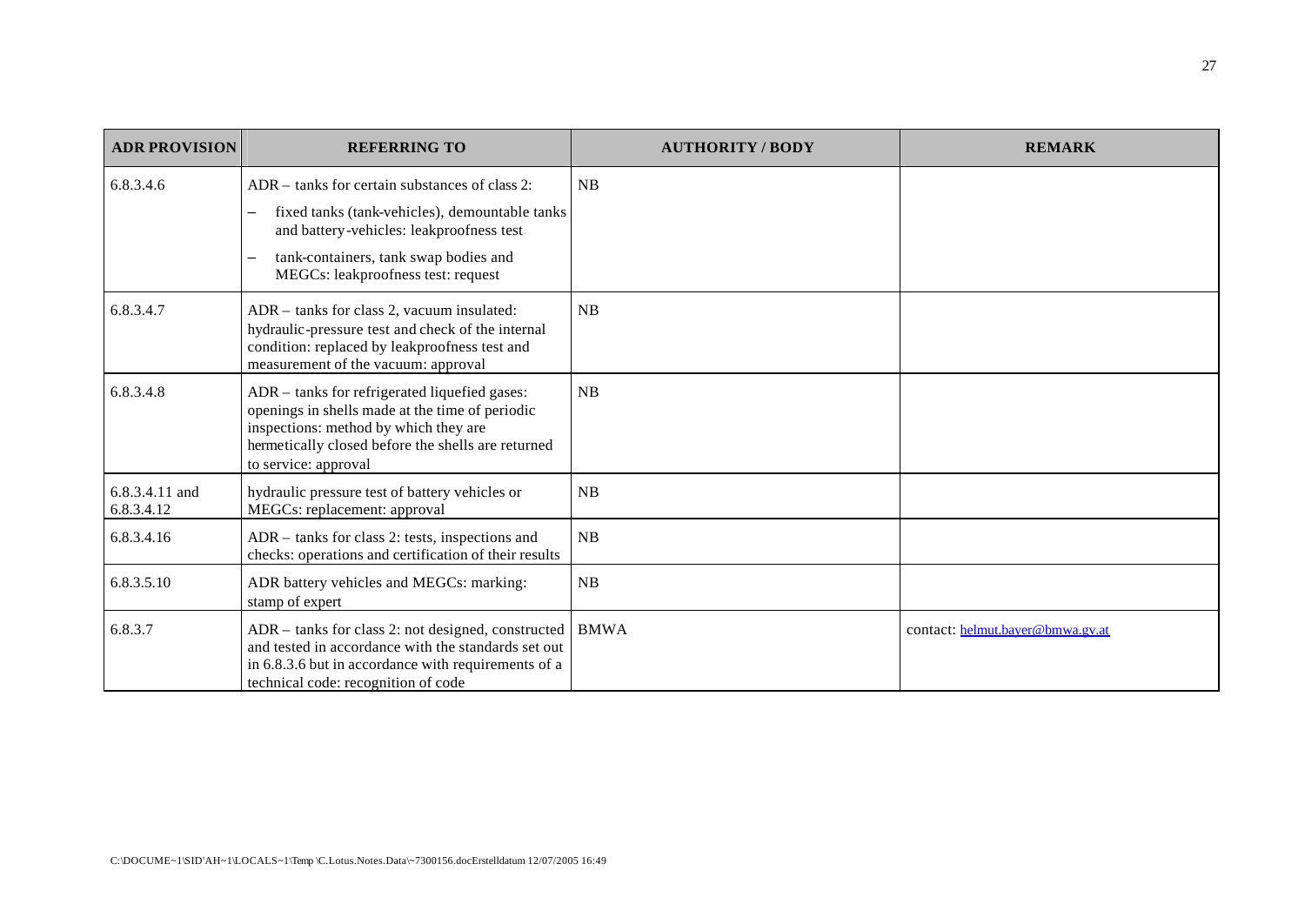| <b>ADR PROVISION</b>         | <b>REFERRING TO</b>                                                                                                                                                                                                                                                                                                                                                             | <b>AUTHORITY / BODY</b>   | <b>REMARK</b>                                                         |
|------------------------------|---------------------------------------------------------------------------------------------------------------------------------------------------------------------------------------------------------------------------------------------------------------------------------------------------------------------------------------------------------------------------------|---------------------------|-----------------------------------------------------------------------|
| 6.8.4 TA2                    | ADR -fixed or demountable tanks or tank-<br>containers: conditions of carriage                                                                                                                                                                                                                                                                                                  | <b>BMVIT</b>              | legal provision: GGBG § 8<br>contact: friedrich.kirchnawy@bmvit.gv.at |
| 6.8.4 TT2                    | annual inspection of the lining of shells                                                                                                                                                                                                                                                                                                                                       | PA/SV                     |                                                                       |
| 6.8.4 TT7                    | periodic internal inspection: replacement by a<br>programme: approval                                                                                                                                                                                                                                                                                                           | <b>BMVIT</b>              | contact: friedrich.kirchnawy@bmvit.gv.at                              |
| 6.8.5.2.2                    | ADR - fixed welded tanks, demountable welded<br>tanks, and welded shells of tank-containers for<br>which a test pressure of not less than 1 MPa (10)<br>bar) is required, and fixed welded tanks,<br>demountable welded tanks and welded shells of<br>tank-containers intended for the carriage of<br>refrigerated liquefied gases of Class 2: seams of<br>shells: requirements | <b>BMWA</b>               | contact: helmut.bayer@bmwa.gv.at                                      |
| 6.9.1.1                      | FRP – tanks: design, manufacture and testing in<br>accordance with a quality assurance programme:<br>recognition                                                                                                                                                                                                                                                                | PA/SV                     |                                                                       |
| 6.9.1.1                      | FRP - tanks: lamination work and welding of<br>thermoplastic liners: recognition of procedure                                                                                                                                                                                                                                                                                   | PA/SV                     |                                                                       |
| 6.9.2.1                      | FRP – tanks: construction of shells; differing<br>requirements for specific climatic conditions                                                                                                                                                                                                                                                                                 | not applicable in Austria |                                                                       |
| 6.9.2.5                      | FRP – tanks: design stress formula: differing value<br>for the factor $K_2$ related to the fatigue of the<br>material: approval                                                                                                                                                                                                                                                 | PA/SV                     |                                                                       |
| 6.9.2.13                     | FRP - tanks: type testing: engulfment in fire:<br>waiving of test: approval                                                                                                                                                                                                                                                                                                     | PA/SV                     |                                                                       |
| 6.9.2.14.4 and<br>6.9.2.14.5 | FRP – tanks : procedures for<br>initial measurement of the electrical surface-<br>resistance and discharge resistance and<br>measurement of the discharge resistance to<br>earth as part of the periodic inspection<br>recognition                                                                                                                                              | PA/SV                     |                                                                       |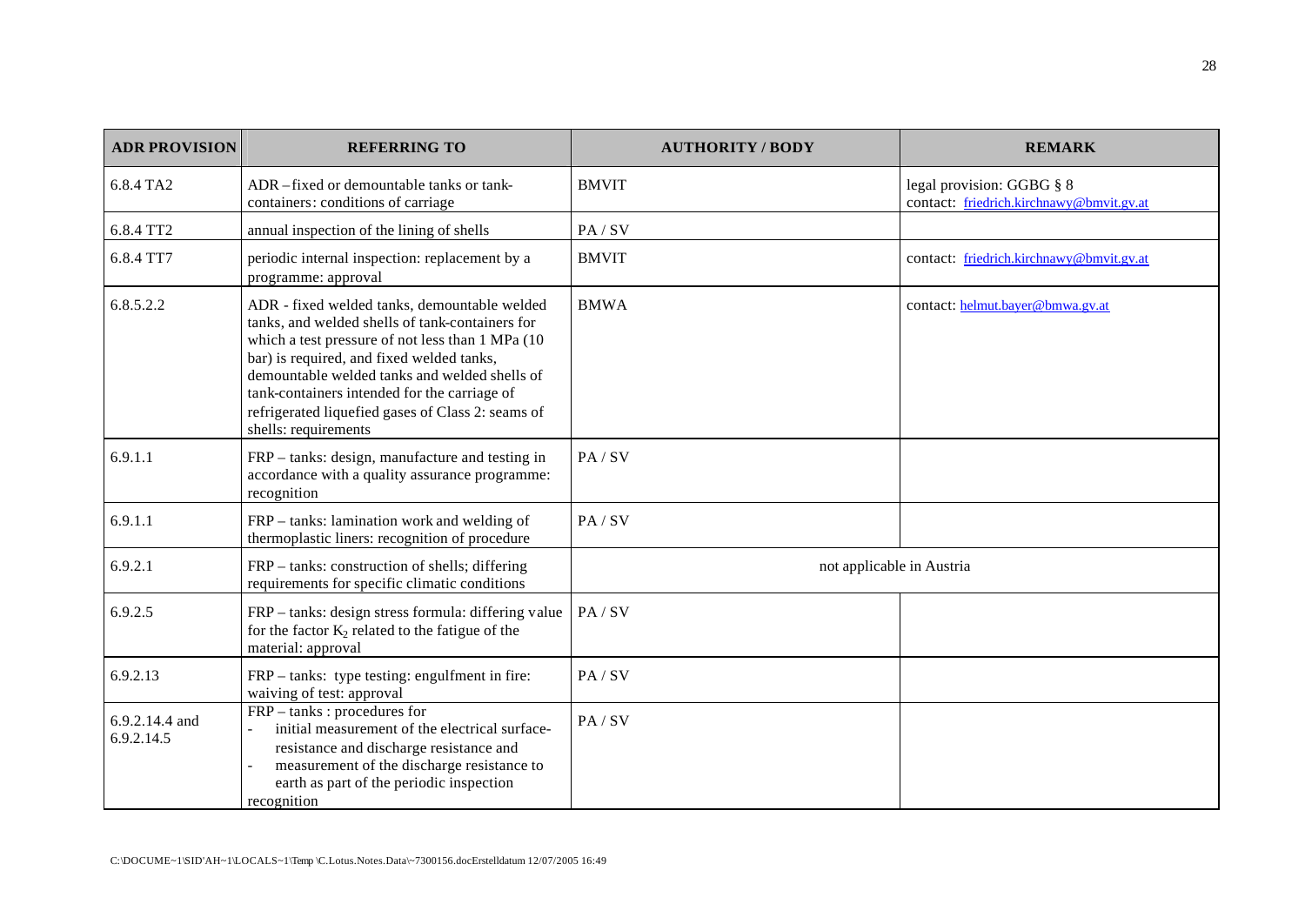| <b>ADR PROVISION</b> | <b>REFERRING TO</b>                                                                                           | <b>AUTHORITY / BODY</b> | <b>REMARK</b>                                                          |
|----------------------|---------------------------------------------------------------------------------------------------------------|-------------------------|------------------------------------------------------------------------|
| 6.9.4.2.4            | FRP – tanks: chemical compatibility of the shell<br>with the substances to be carried: approval of<br>methods | PA / SV                 |                                                                        |
| 6.9.4.4.1            | FRP – tanks: issue of type approval                                                                           | PA / SV                 |                                                                        |
| 6.9.5.3              | FRP – tanks: tests, inspections (and checks):<br>operations and certification of their results                | PA / SV                 |                                                                        |
| 6.11.2.4             | Bulk containers: safety requirements: alternative<br>arrangements: approval                                   | <b>BMVIT</b>            | legal provision: GGBG § 10<br>contact: friedrich.kirchnawy@bmvit.gv.at |
| 6.11.4               | Bulk containers (non CSC): approval                                                                           | PA/SV                   |                                                                        |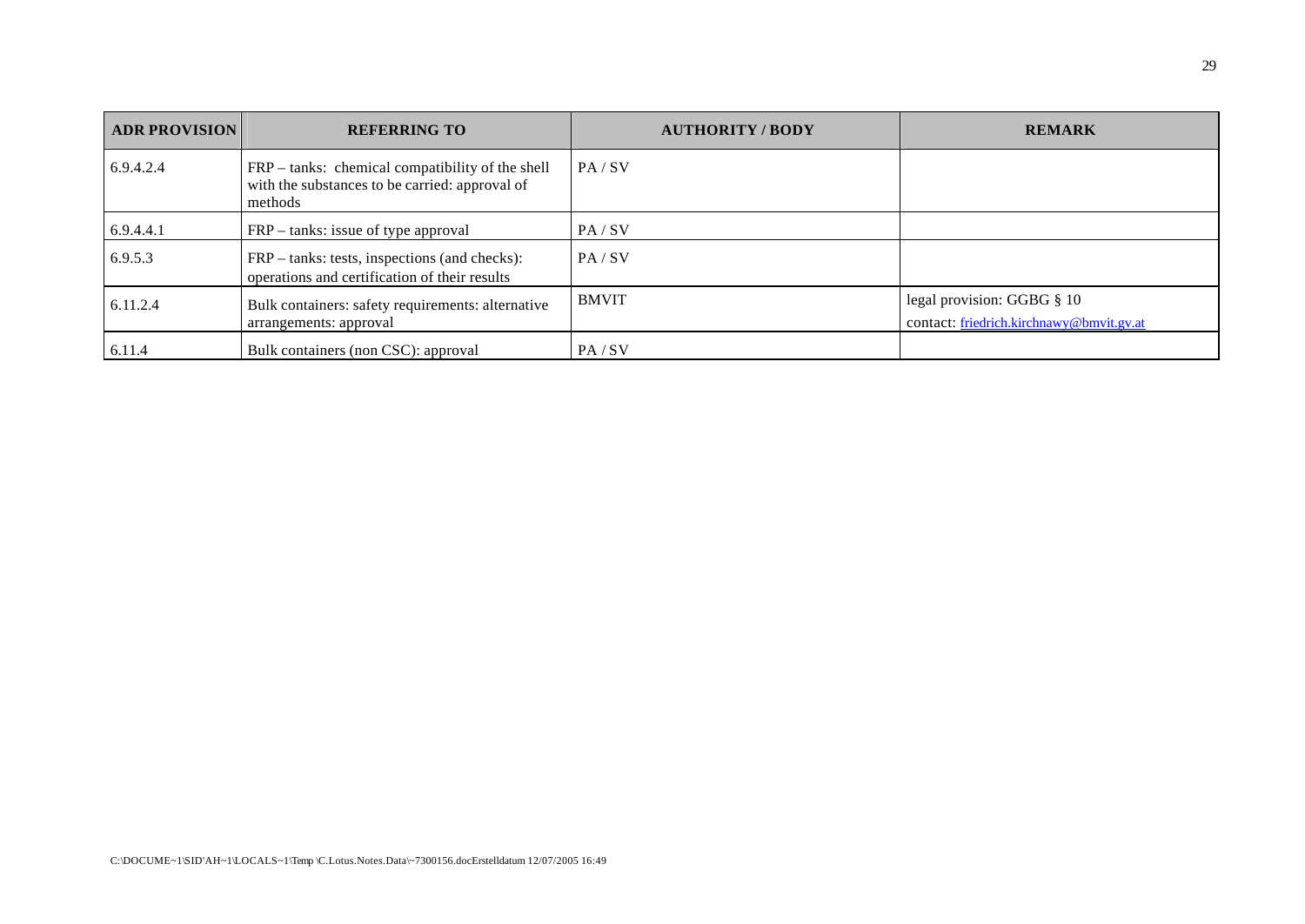| <b>ADR PROVISION</b> | <b>REFERRING TO</b>                                                                                                                                                                  | <b>AUTHORITY/BODY</b>                                                                                          | <b>REMARK</b>                                                         |
|----------------------|--------------------------------------------------------------------------------------------------------------------------------------------------------------------------------------|----------------------------------------------------------------------------------------------------------------|-----------------------------------------------------------------------|
| 7.3.3 VV12           | substances because of their high temperature and<br>density being carried in special vehicles or<br>containers: specification of standards                                           | <b>BMVIT</b>                                                                                                   |                                                                       |
| 7.3.3 VV13           | substances to be carried in bulk in specially<br>equipped vehicles or containers: specification of<br>standards                                                                      | <b>BMVIT</b>                                                                                                   |                                                                       |
| 7.4.1                | see 6.7.1.3                                                                                                                                                                          |                                                                                                                |                                                                       |
| 7.5.1.4              | dangerous goods to be forwarded as "full load":<br>require the vehicle or large container used for such<br>carriage to be loaded at only one point and<br>unloaded at only one point | BMVIT (only in case of substances for which<br>approval of carriage by the competent authority is<br>required) | legal provision: GGBG § 8<br>contact: friedrich.kirchnawy@bmvit.gv.at |
| $7.5.2.2$ FN a       | class 1: mixed loading of packages containing<br>articles of compatibility group B and substances<br>and articles of compatibility group D: methods of<br>segregation: approval      | PA / SV                                                                                                        |                                                                       |
| 7.5.11 CV1 (a)       | loading or unloading certain goods in a public<br>place in a built-up area: special permission                                                                                       | competent authority according to StVO                                                                          |                                                                       |
| 7.5.11 CV33 (3.2)    | see 5.1.5.3.1                                                                                                                                                                        |                                                                                                                |                                                                       |
| 7.5.11 CV33 (5.1)    | class 7 packages: (suspected) damage or leakage:<br>establishment of provisions:                                                                                                     | <b>BMLFUW</b>                                                                                                  | contact: ernst.streeruwitz@lebensministerium.at                       |
| 7.5.11 CV33 (6)      | class 7: undeliverable consignments: receipt of<br>information                                                                                                                       | local administrative authority / governor of the<br>federal province where the consignment is located          | see: www.help.gv.at                                                   |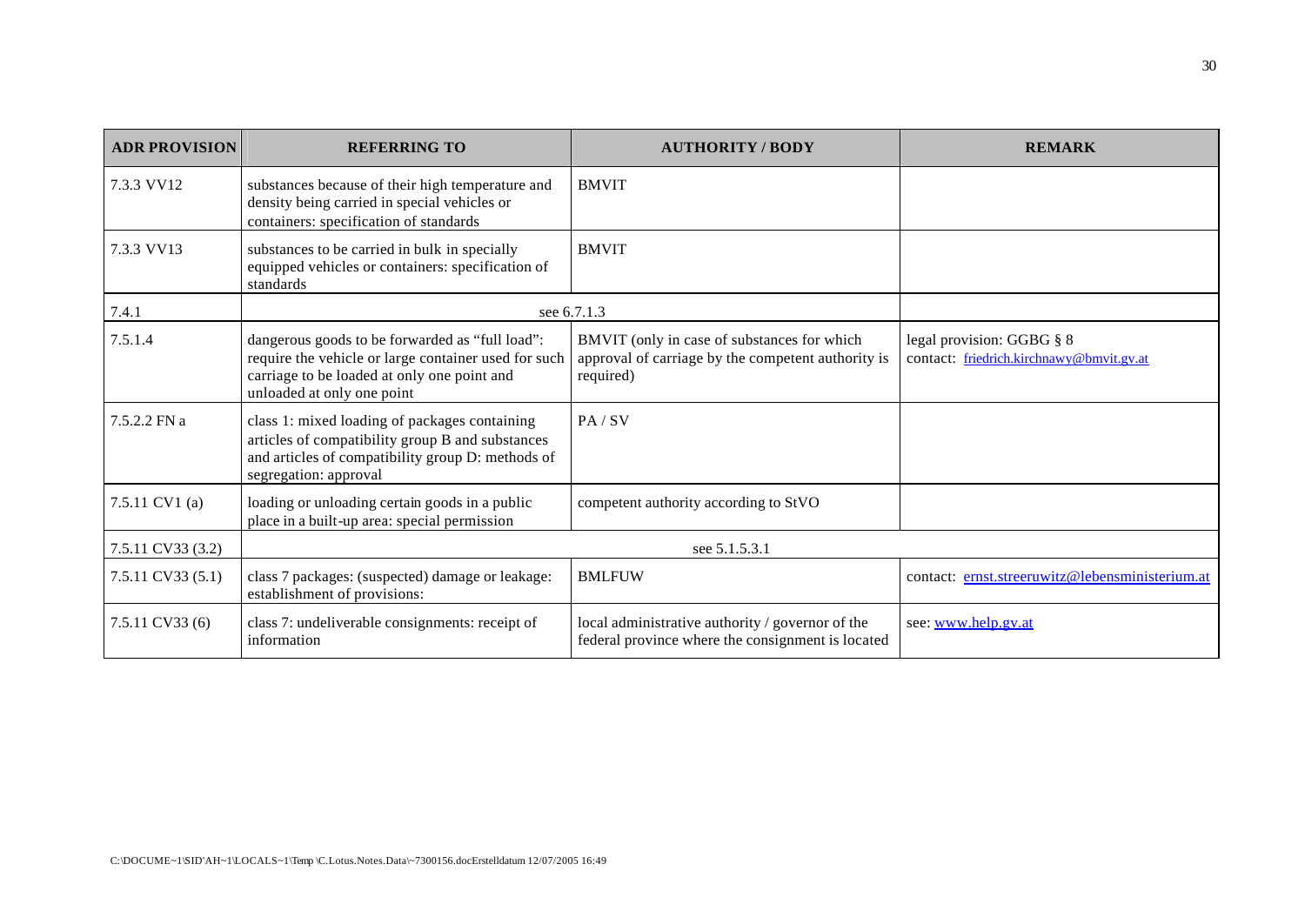| <b>ADR PROVISION</b> | <b>REFERRING TO</b>                                                                                                         | <b>AUTHORITY / BODY</b>                                                                              | <b>REMARK</b>                                                                                                      |  |
|----------------------|-----------------------------------------------------------------------------------------------------------------------------|------------------------------------------------------------------------------------------------------|--------------------------------------------------------------------------------------------------------------------|--|
| 8.1.4.4              | equipment on board vehicles: portable fire<br>extinguishers: mark of compliance with a standard:<br>recognition of standard | <b>BMWA</b>                                                                                          | contact: helmut.bayer@bmwa.gv.at                                                                                   |  |
| 8.2.1.1              | ADR training of drivers: issue and extension of<br>validity of driver training certificates                                 | training provider approved by the governor of the<br>federal province where the training takes place | for list of approved training providers<br>contact: kerstin.kappel@bmvit.gv.at or<br>johann.mayerhofer@bmvit.gv.at |  |
| 8.2.1.2              |                                                                                                                             | see 8.2.2.6                                                                                          |                                                                                                                    |  |
| 8.2.1.5              | see 8.2.1.1                                                                                                                 |                                                                                                      |                                                                                                                    |  |
| 8.2.1.7              | see 8.2.1.1                                                                                                                 |                                                                                                      |                                                                                                                    |  |
| 8.2.1.8              | ADR training of drivers: certificates issued by the<br>competent authority of another ADR Contracting<br>Party: acceptance  | all authorities concerned                                                                            |                                                                                                                    |  |
| 8.2.1.9              | ADR training of drivers: language of the certificate                                                                        | $\sim$ $\sim$                                                                                        | German: legal provision: Art. 8 of the Austrian<br><b>Federal Constitution</b>                                     |  |
| 8.2.2.4.2            | ADR training of drivers: total duration of the<br>comprehensive course: determination                                       | determined by law                                                                                    | legal provision: GGBV $\S 17(2)Z1$                                                                                 |  |
| 8.2.2.6              | ADR training of drivers: approval of training                                                                               | governor of the federal province where course and<br>examination take place                          | legal provisions: GGBG § 14, GGBV § § 15ff                                                                         |  |
| 8.2.2.7.1.3          | ADR training of drivers: examination                                                                                        | training provider approved by the governor of the<br>federal province where the training takes place | see 8.2.1.1                                                                                                        |  |
| 8.2.2.7.1.5          | ADR training of drivers: examination: supervision                                                                           | governor of the federal province where course and<br>examination take place                          | see 8.2.2.6                                                                                                        |  |
| 8.2.2.8.3            | ADR training of drivers: model of certificate:<br>signature / stamp                                                         | training provider approved by the governor of the<br>federal province where the training takes place | see 8.2.1.1                                                                                                        |  |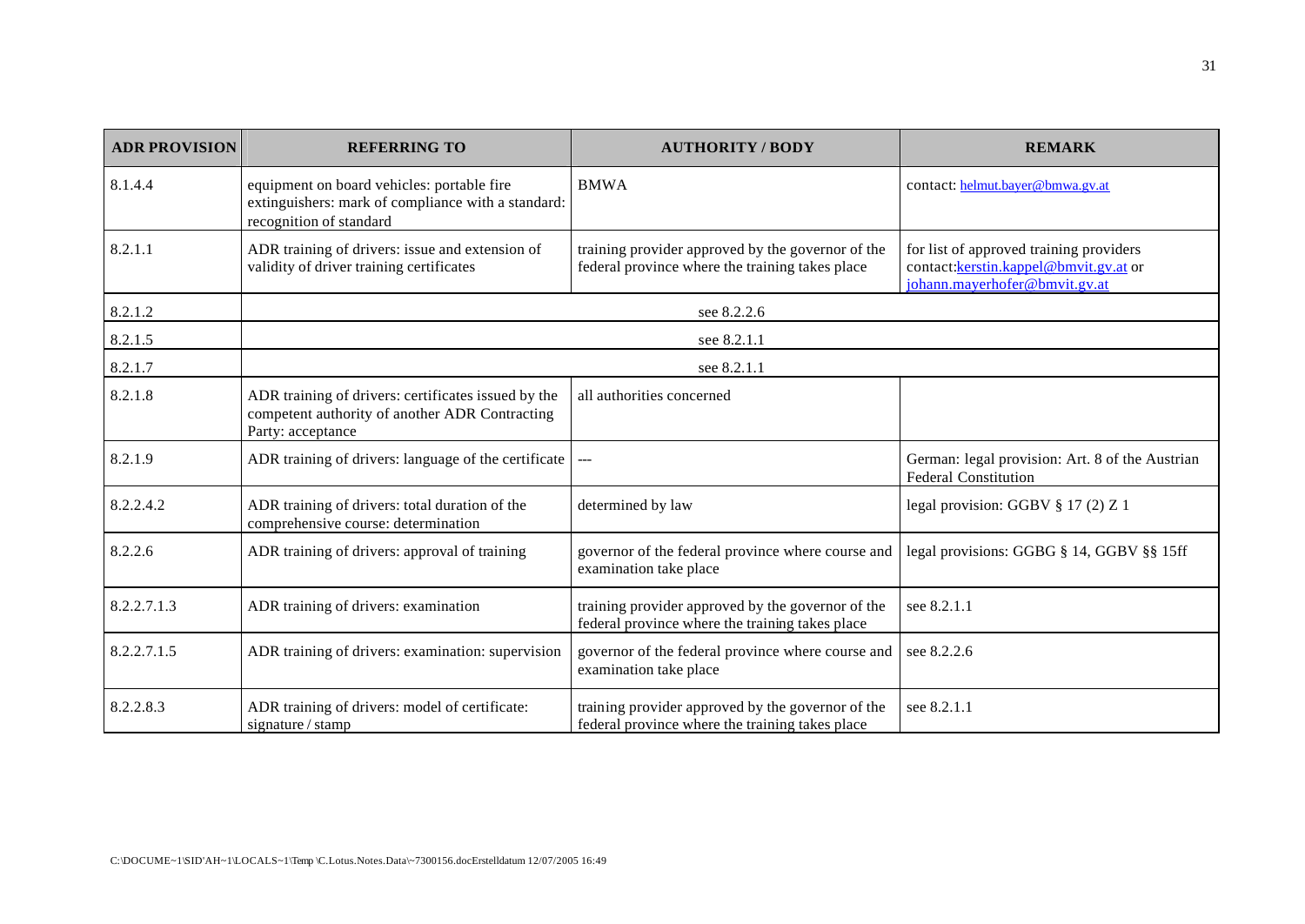| <b>ADR PROVISION</b> | <b>REFERRING TO</b>                                                                                                                            | <b>AUTHORITY / BODY</b>                                                                                                     | <b>REMARK</b>                                                                                                                   |
|----------------------|------------------------------------------------------------------------------------------------------------------------------------------------|-----------------------------------------------------------------------------------------------------------------------------|---------------------------------------------------------------------------------------------------------------------------------|
| 8.5 S1(2)            | class 1: escort by approved official                                                                                                           | BMVIT in cooperation with BMI                                                                                               | applicable only where approval of carriage is<br>required, legal provision GGBG § 8<br>contact: friedrich.kirchnawy@bmvit.gv.at |
| 8.5 S1(4)            | class 1: loading or unloading in a public place:<br>special permission / receipt of prior notice                                               | competent authority according to StVO                                                                                       |                                                                                                                                 |
| 8.5 S1(5)            |                                                                                                                                                | see 8.5 S1 (2)                                                                                                              |                                                                                                                                 |
| 8.5 S1(6)            | class 1: supervision of vehicles: alert in the event<br>of loss or fire                                                                        | emergency services and local administrative<br>authority / governor of the federal province where<br>the vehicle is located | see: www.help.gv.at                                                                                                             |
| 8.5 S <sub>8</sub>   | transport units loaded with more than 2000 kg of<br>certain substances: longer stops near inhabited<br>places or frequented places: permission | competent authority according to StVO                                                                                       |                                                                                                                                 |
| 8.5 S <sub>9</sub>   | transport units loaded with certain substances:<br>longer stops near inhabited places or frequented<br>places: permission                      | competent authority according to StVO                                                                                       |                                                                                                                                 |
| 8.5 S13              | undeliverable consignments: receipt of information                                                                                             | local administrative authority / governor of the<br>federal province where the consignment is located                       | see: www.help.gv.at                                                                                                             |
| 8.5 S16              | supervision of vehicles carrying more than 500 kg<br>of certain substances: alert in the event of loss or<br>fire                              | emergency services and local administrative<br>authority / governor of the federal province where<br>the vehicle is located | see: www.help.gv.at                                                                                                             |
| 8.5 S21              | class 7: supervision of vehicles: alert in the event<br>of loss or fire                                                                        | emergency services and local administrative<br>authority / governor of the federal province where<br>the vehicle is located | see: www.help.gv.at                                                                                                             |